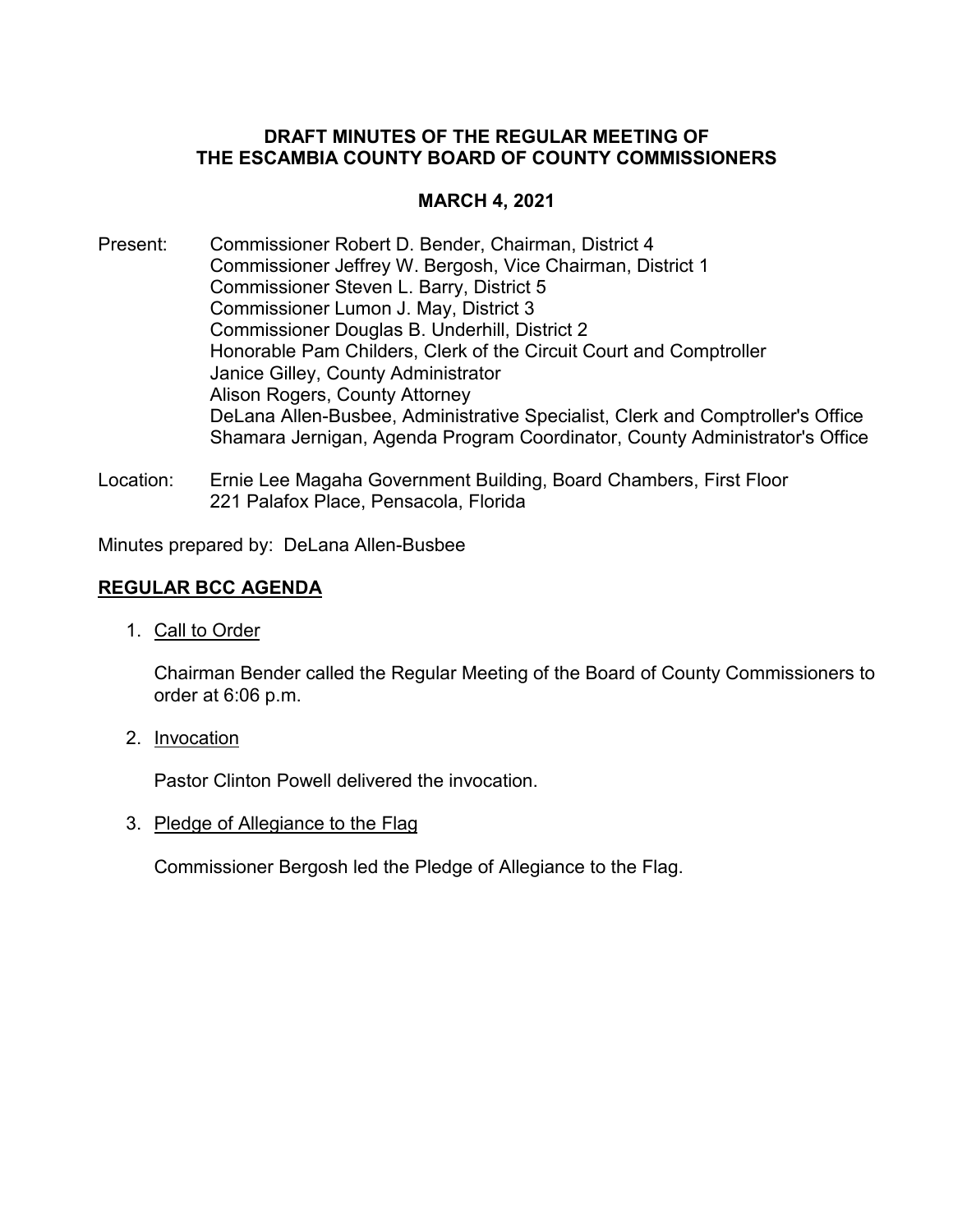### REGULAR BCC AGENDA – Continued

4. Recommendation: That the Board adopt the agenda as prepared (or duly amended).

| <b>Motion:</b> Move the agenda, as amended |
|--------------------------------------------|
| <b>Made by: Commissioner Underhill</b>     |
| <b>Seconded by: Commissioner Barry</b>     |
| <b>Disposition: Carried unanimously</b>    |

- 5. Commissioners' Forum:
	- A. District 5 Commissioner Barry provided comments;
	- B. District 3 Commissioner May provided comments;
	- C. District 1 Commissioner Bergosh provided comments;
	- D. District 4 Commissioner Bender provided comments; and
	- E. County Administrator Gilley also provided comments and introduced the County's female directors for Women's History Month.
- 6. Proclamations.
	- I. Recommendation: That the Board adopt the Proclamation commending and congratulating Lieutenant Wesley Shane Barnett on his selection as the "Employee of the Month" for March 2021.

**Motion:** Move that we adopt the Proclamations as presented **Made by:** Commissioner Underhill **Seconded by:** Commissioner Bergosh **Disposition:** Carried 4-0, with Commissioner May temporarily out of Board Chambers **Speaker(s):** Lieutenant Wesley Barnett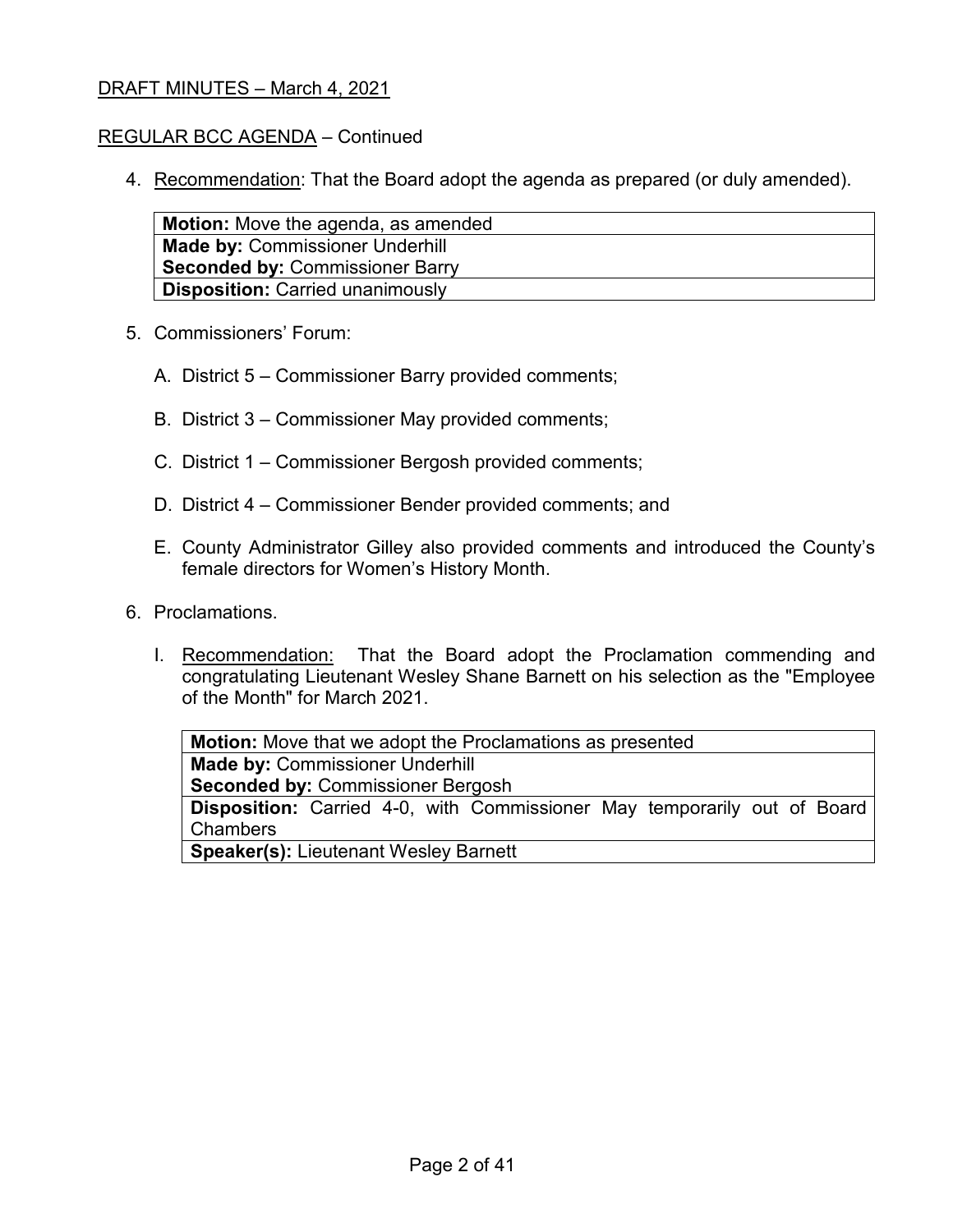### REGULAR BCC AGENDA – Continued

- 7. Recommendation: That the Board waive the reading of the legal advertisement(s) and accept, for filing with the Board's Minutes, the certified affidavit(s) establishing proof of publication for the Public Hearing(s) on the agenda, and the Board of County Commissioners – Escambia County, Florida, Meeting Schedule:
	- A. The following five Public Hearings on the agenda:
		- (1) The 5:31 p.m. Public Hearing, advertised in the *Pensacola News Journal* on February 20, 2021, for consideration of an Ordinance creating the Redfish Harbor Street Lighting MSBU;
		- (2) The 5:32 p.m. Public Hearing, advertised in the *Pensacola News Journal* on February 20, 2021, for consideration of adopting an Ordinance repealing Ordinance 2019-09 in its entirety;
		- (3) The 5:45 p.m. Public Hearing, advertised in the *Pensacola News Journal* on January 15, 2021, for consideration of adopting an Ordinance amending the Official Zoning Map;
		- (4) The 5:46 p.m. Public Hearing, advertised in the *Pensacola News Journal* on January 15, 2021, for consideration of adopting an Ordinance amending Chapter 4, of the Land Development Code, regarding Santa Rosa Island Authority Floodplain; and
		- (5) The 5:47 p.m. Public Hearing, advertised in the *Pensacola News Journal* on February 12, 2021, for consideration of an Ordinance amending OBJ FLU 1.3, Future Land Use Map Designations and OBJ FLU 3.1 Rural Development; and
	- B. The *Board of County Commissioners – Escambia County, Florida, Meeting Schedule March 1 through March 5, 2021,* as published in the *Pensacola News Journal* on February 27, 2021.

| <b>Motion:</b> Move the waiving of the reading |
|------------------------------------------------|
| <b>Made by: Commissioner Underhill</b>         |
| <b>Seconded by: Commissioner Barry</b>         |
| <b>Disposition: Carried unanimously</b>        |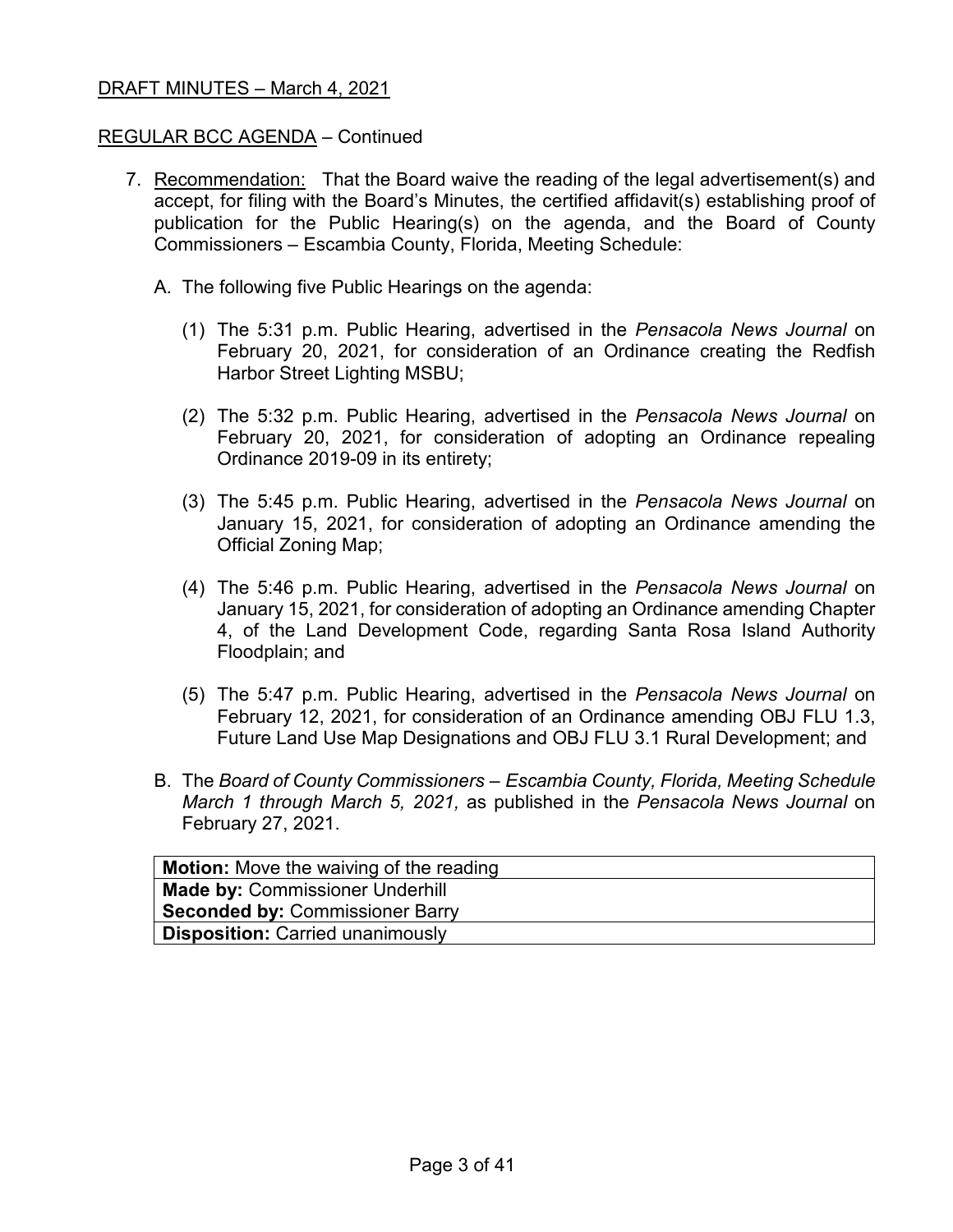### REGULAR BCC AGENDA – Continued

- 8. Public Hearings.
	- I. Recommendation: That the Board, at the 5:31 p.m. Public Hearing, adopt and authorize the Chairman to sign the Ordinance [Number 2021-13] creating the Redfish Harbor Street Lighting Municipal Services Benefit Unit (MSBU), and all related documents, and make the following findings of fact:
		- A. Lots in the District are specially benefited since street lighting not only increases the market value of an individual lot, but also increases safety in the District surrounding individual lots, and the ability of lot owners to use their individual lots after dark;
		- B. The benefit from improved street lighting varies according to the relative size of the affected lots. Residential lots benefit from improved street lighting uniformly because of the small variation in size throughout the District;
		- C. The non-ad valorem special assessments levied represent a fair and reasonable apportionment of the cost of the special benefit received by each lot, and do not represent a fair share of the cost of general governmental service provided to residents in the unincorporated areas of Escambia County; and
		- D. Lots which do not receive a special benefit have been and shall be excluded from the non-ad valorem special assessment for street lighting.

| Motion: Move the 5:31 p.m. Public Hearing |
|-------------------------------------------|
| <b>Made by: Commissioner Barry</b>        |
| <b>Seconded by: Commissioner Bergosh</b>  |
| <b>Disposition: Carried unanimously</b>   |
| <b>Speaker(s): None</b>                   |

II. Recommendation: That the Board, at the 5:32 p.m. Public Hearing, adopt an Ordinance [Number 2021-14] to repeal Ordinance 2019-09 in its entirety.

| <b>Motion:</b> Move the 5:32 in the affirmative                             |
|-----------------------------------------------------------------------------|
| For Information: Ordinance 2019-9 was adopted on February 7, 2019, and      |
| amended the Comprehensive Plan OBJ FLU 3.1, Rural Development, deleting FLU |
| 3.1.5 in its entirety.                                                      |
| <b>Made by: Commissioner Underhill</b>                                      |
| <b>Seconded by: Commissioner Bergosh</b>                                    |
| <b>Disposition: Carried unanimously</b>                                     |

**Speaker(s):** Jacqueline Rogers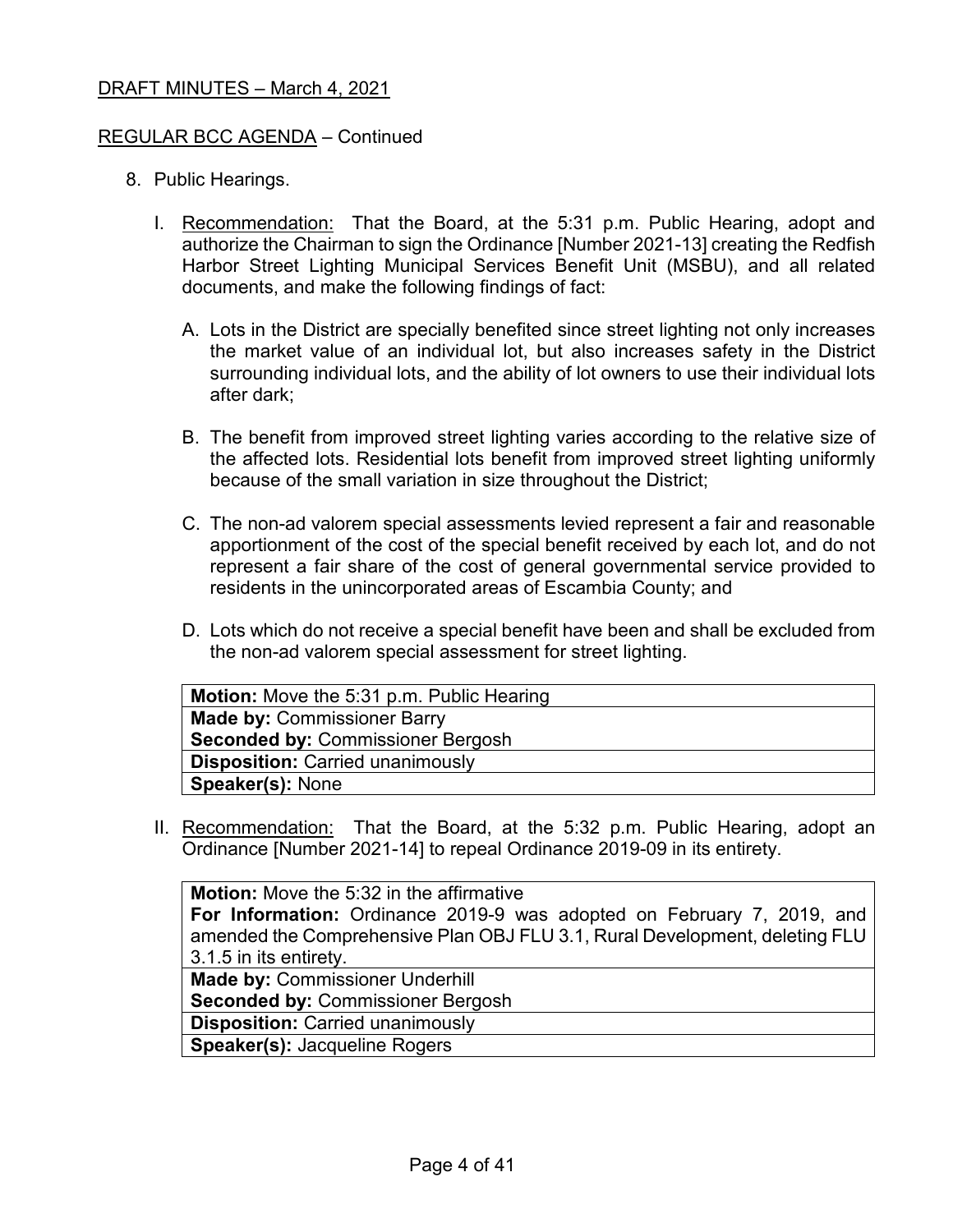**CLERK & COMPTROLLER'S REPORT** – Honorable Pam Childers, Clerk of the Circuit Court and Comptroller

### **I. CONSENT AGENDA**

- 1. Recommendation: That the Board accept, for filing with the Board's Minutes, the following two Comprehensive Annual Financial Reports. The reports will be available online at [https://www.escambiaclerk.com/Archive.aspx?AMID=36.](https://www.escambiaclerk.com/Archive.aspx?AMID=36)
	- 1. The Government Finance Officer's Association version of the Escambia County Florida Comprehensive Annual Financial Report, Fiscal Year Ended September 30, 2020; and
	- 2. The Auditor General version of the Escambia County Florida, Comprehensive Annual Financial Report, Fiscal Year Ended September 30, 2020.

| <b>Motion:</b> Move the Clerk's Report in its entirety |
|--------------------------------------------------------|
| <b>Made by: Commissioner Underhill</b>                 |
| <b>Seconded by: Commissioner May</b>                   |
| <b>Disposition: Carried unanimously</b>                |
| <b>Speaker(s): Melissa Pino</b>                        |

2. Recommendation: That the Board accept, for filing with the Board's Minutes, the Tourist Development Tax (TDT) Collections Data for the December 2020 returns received in the month of January 2021, as prepared by the Finance Department of the Clerk and Comptroller's Office; this is the fourth month of collections for Fiscal Year 2021; total collections for December 2020 were \$545,983.13; this is a 9.23% increase over the December 2019 returns; total collections year-to-date are 12.55% greater than the comparable timeframe in Fiscal Year 2020.

| <b>Made by: Commissioner Underhill</b>  |
|-----------------------------------------|
| <b>Seconded by: Commissioner May</b>    |
| <b>Disposition: Carried unanimously</b> |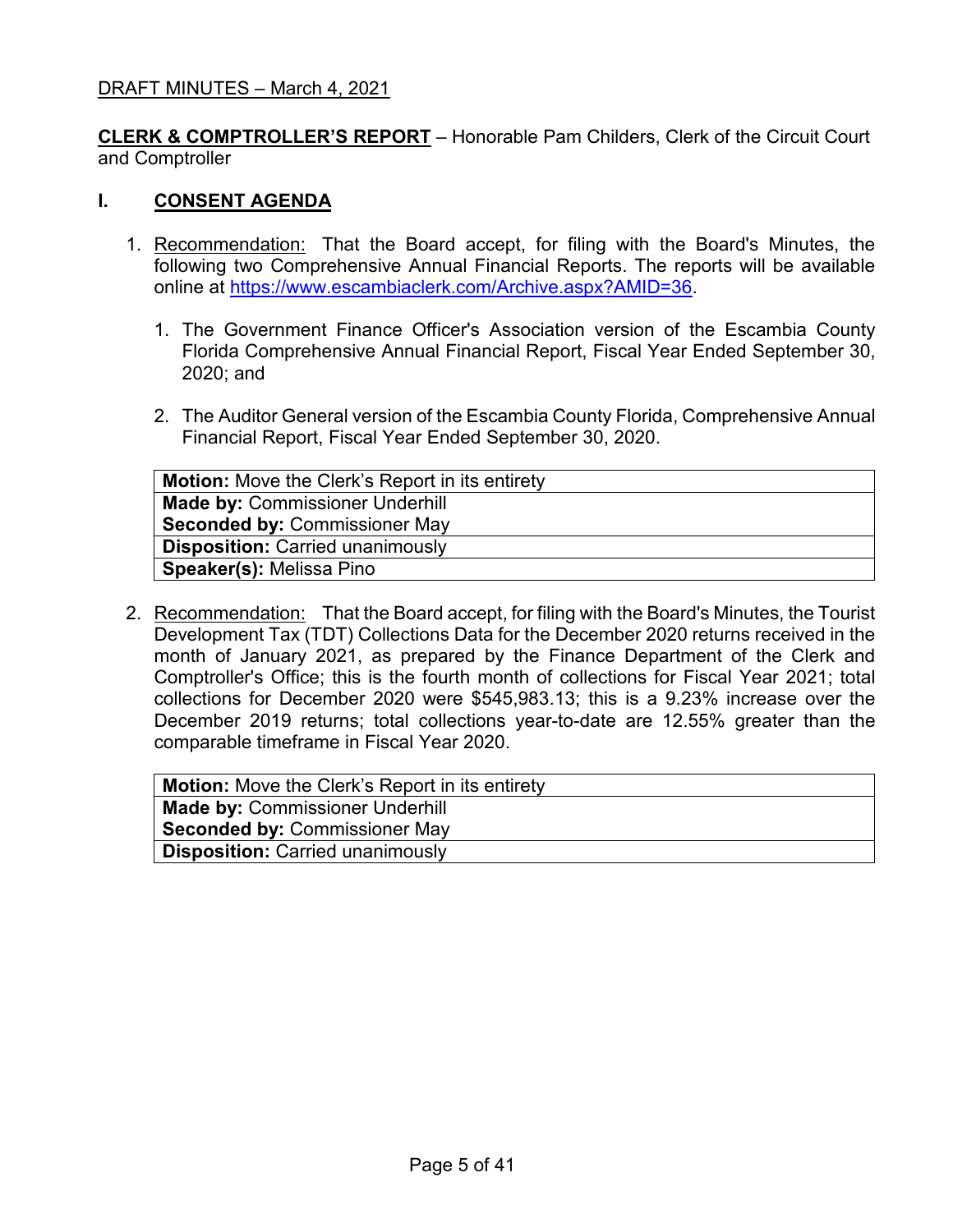### CLERK & COMPTROLLER'S REPORT – Continued

- **I.** CONSENT AGENDA Continued
	- 3. Recommendation: That the Board accept, for filing with the Board's Minutes, the following documents:
		- A. The Escambia County, Florida, Schedule of Activity for the Landfill Management Escrow Cash Account for the year ended September 30, 2020, as provided by Kristen McAllister, Warren Averett;
		- B. The Minutes of the Joint Workshop between the City Council, Mayor, and the Escambia County Board of County Commissioners, held December 4, 2019, as prepared by Robyn Tice, Assistant City Clerk, City of Pensacola; and
		- C. Amendment No. 3 to Agreement No. G0409 between Florida Department of Environmental Protection and Escambia County Board of County Commissioners, based on Board action on July 23, 2015, authorizing the Chairman to sign future Agreement-related documents, pending Legal review and approval, without further action of the Board.

| <b>Motion:</b> Move the Clerk's Report in its entirety |
|--------------------------------------------------------|
| <b>Made by: Commissioner Underhill</b>                 |
| <b>Seconded by: Commissioner May</b>                   |
| <b>Disposition: Carried unanimously</b>                |
|                                                        |

- 4. Recommendation: That the Board take the following action concerning Minutes and Reports prepared by the Clerk to the Board's office:
	- A. Accept, for filing with the Board's Minutes, the Report of the Committee of the Whole Workshop held February 11, 2021;
	- B. Accept, for filing with the Board's Minutes, the Report of the Gary Sansing Public Forum held February 18, 2021; and
	- C. Approve the Minutes of the Regular BCC Meeting held February 18, 2021.

| <b>Motion:</b> Move the Clerk's Report in its entirety |
|--------------------------------------------------------|
| Made by: Commissioner Underhill                        |
| <b>Seconded by: Commissioner May</b>                   |
| <b>Disposition: Carried unanimously</b>                |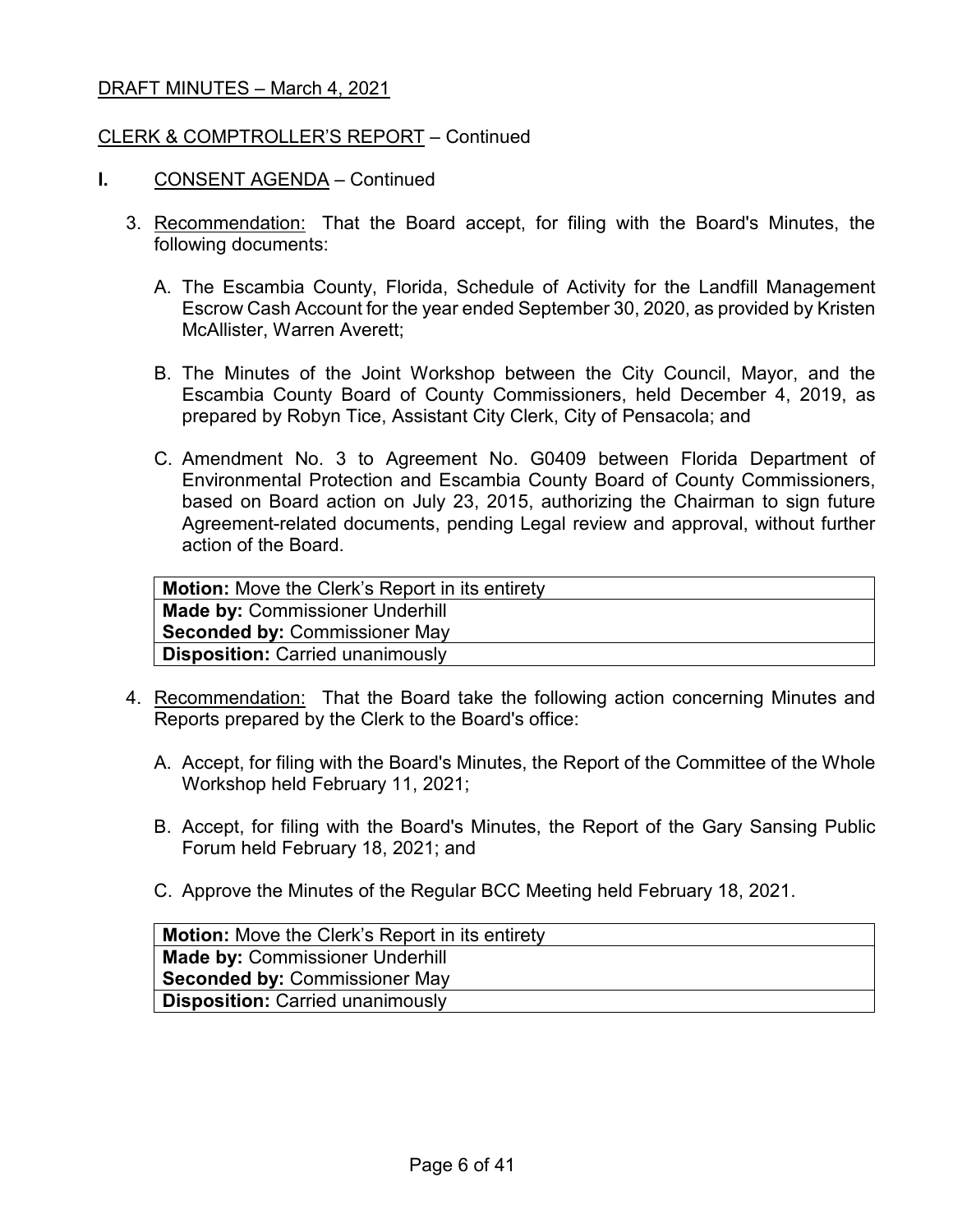**GROWTH MANAGEMENT REPORT –** Horace Jones, Director, Development Services **Department** 

### **I. PUBLIC HEARINGS**

- 1. Recommendation: That the Board take the following action concerning the Rezoning Case heard by the Planning Board on February 2, 2021:
	- A. Review and either adopt, modify, or overturn the Planning Board's recommendation for Rezoning Case Z-2021-01 or remand the case to the Planning Board; and
	- B. Authorize the Chairman to sign the Order of the Escambia County Board of County Commissioners for the Rezoning Case that was reviewed, as follows:

| Case No.:                                | Z-2021-01                                             |
|------------------------------------------|-------------------------------------------------------|
| Address:                                 | 1500 N 65th Avenue                                    |
| <b>Property Reference</b><br>$No.$ :     | 35-2S-30-3100-001-007                                 |
| <b>Property Size:</b>                    | $3.89 (+/-)$ acres                                    |
| From:                                    | MDR, Medium Density Residential district (10 du/acre) |
| To:                                      | LDMU, Low Density Mixed-use district (seven du/acre)  |
| <b>FLU Category:</b>                     | <b>MU-S, Mixed-Use Suburban</b>                       |
| Commissioner District:                   | 2                                                     |
| Requested by:                            | Ken Mackie, Owner                                     |
| <b>Planning Board</b><br>Recommendation: | Approval                                              |
| Speakers:                                | Ken Mackie, Michael Deluca, Larry Downs, Jr.          |

| <b>Motion:</b> Move Zoning Case Z-2021-01 in the affirmative with the proactive stipulation |  |  |
|---------------------------------------------------------------------------------------------|--|--|
| that this is a Rezoning to LDMU and any further activity on that lot will be required to    |  |  |
| meet the criteria of LDMU                                                                   |  |  |
| <b>Made by: Commissioner Underhill</b>                                                      |  |  |
| <b>Seconded by: Commissioner Bergosh</b>                                                    |  |  |
| <b>Disposition: Carried unanimously</b>                                                     |  |  |
| <b>Speaker(s): Ken Mackie and Mike Delucally</b>                                            |  |  |
|                                                                                             |  |  |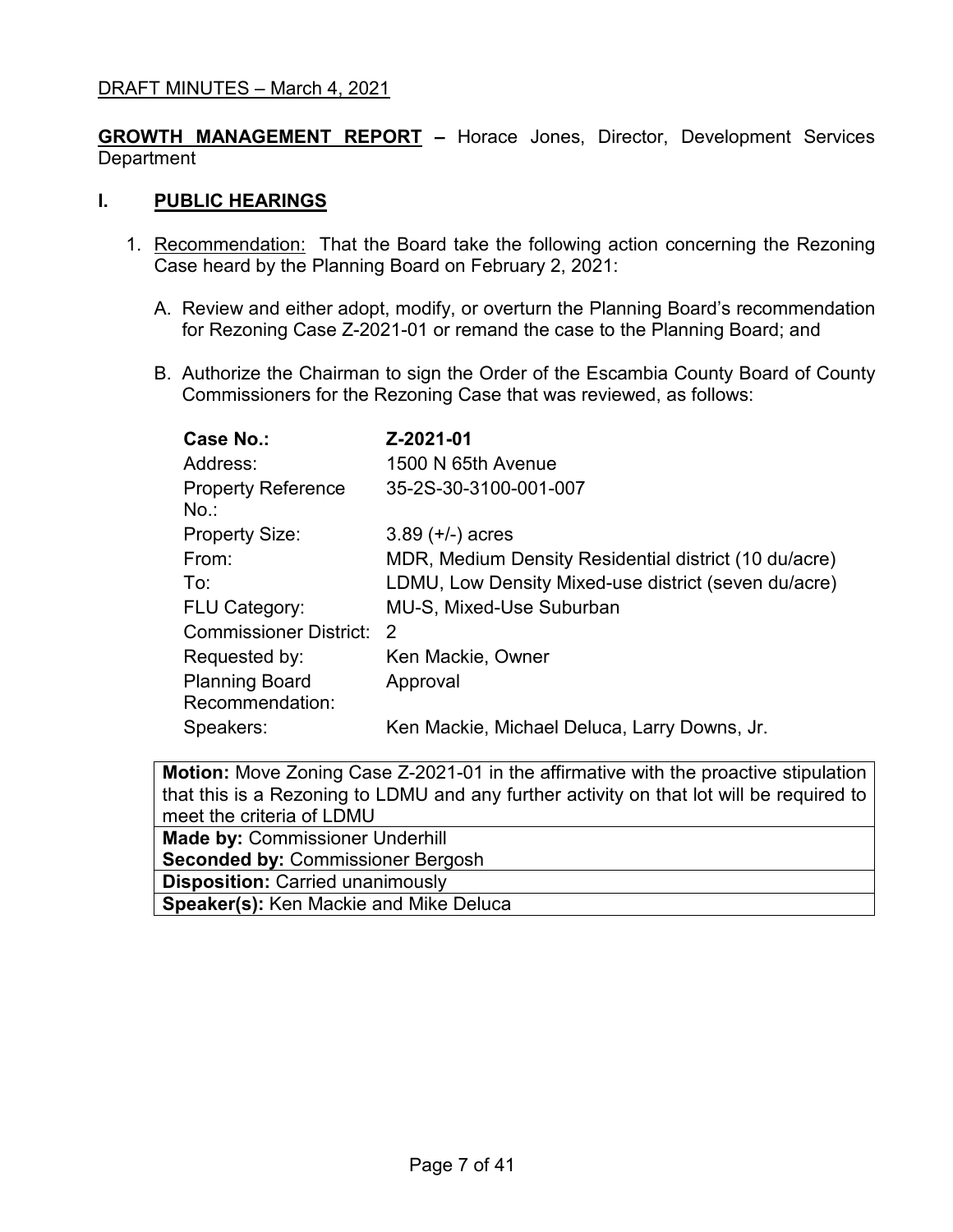### GROWTH MANAGEMENT REPORT – Continued

- I. PUBLIC HEARINGS Continued
	- 2. Recommendation: That the Board, at the 5:45 p.m. Public Hearing, adopt an Ordinance [Number 2021-15] to amend the Official Zoning Map to include the Rezoning Case [Z-2021-01] heard by the Planning Board on February 2, 2021, and approved during the previous agenda item and to provide for severability, inclusion in the code, and an effective date.

| <b>Motion:</b> Move the item in the affirmative |
|-------------------------------------------------|
| <b>Made by: Commissioner Bergosh</b>            |
| <b>Seconded by: Commissioner Underhill</b>      |
| <b>Disposition: Carried unanimously</b>         |
| <b>Speaker(s): None</b>                         |

3. Recommendation: That the Board of County Commissioners (BCC), at the 5:46 p.m. Public Hearing, review and adopt an Ordinance [Number 2021-16] amending the Land Development Code (LDC), Chapter 4, to establish a minimum lowest horizontal structural member of any new construction or substantial improvements to a structure on Santa Rosa Island, regardless of the flood zone shown on the FIRM (Flood Insurance Rate Maps).

| <b>Motion:</b> Move the item in the affirmative |
|-------------------------------------------------|
| <b>Made by: Commissioner Underhill</b>          |
| <b>Seconded by: Commissioner Barry</b>          |
| <b>Disposition: Carried unanimously</b>         |
| <b>Speaker(s): None</b>                         |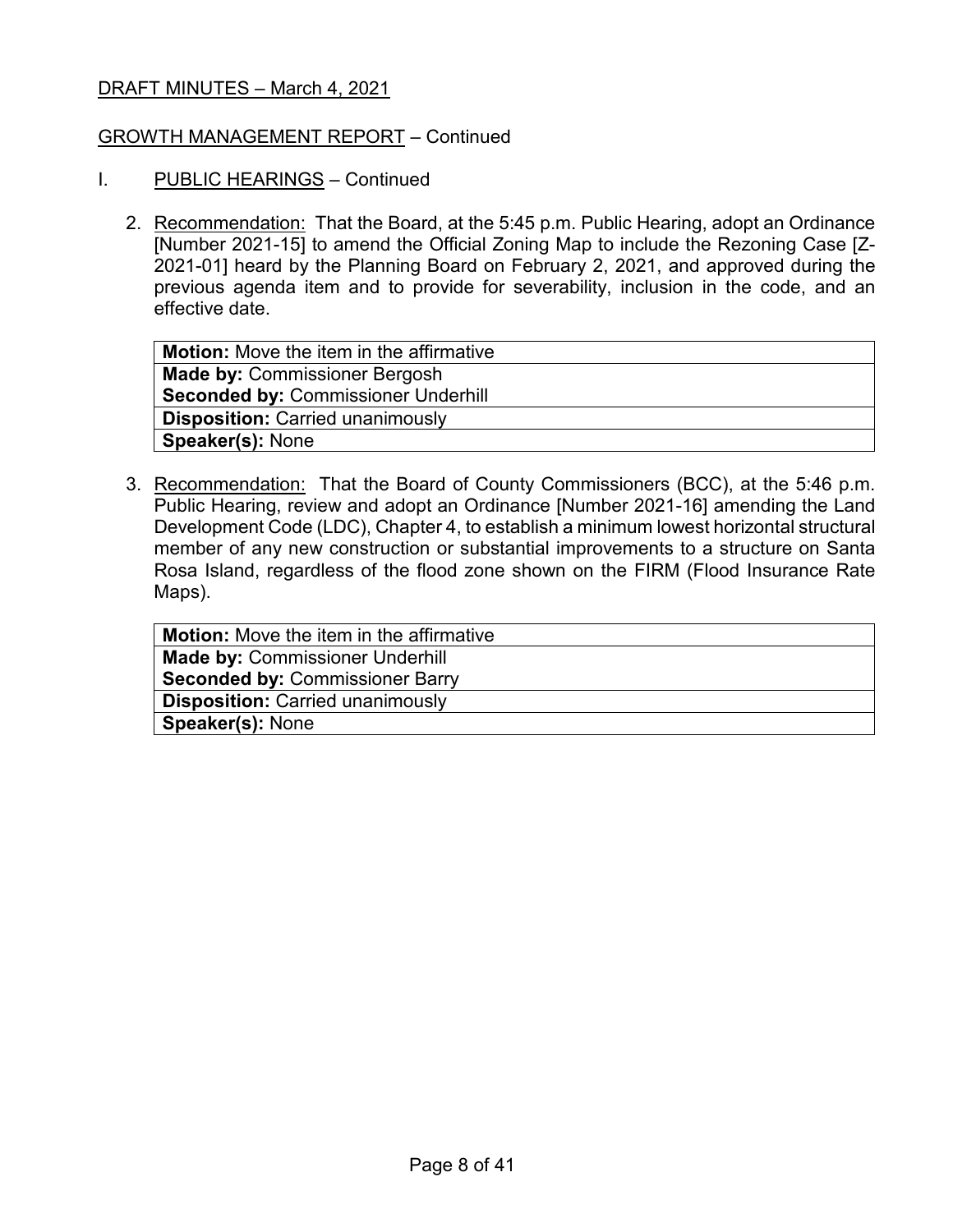### GROWTH MANAGEMENT REPORT – Continued

- I. PUBLIC HEARINGS Continued
	- 4. Recommendation: That the Board of County Commissioners (BCC) review and transmit to the Department of Economic Opportunity (DEO), an Ordinance amending the Comprehensive Plan 2030: amending OBJ FLU 1.3 Future Land Use Map designations; and amending OBJ FLU 3.1 Rural Development.

### **Option A**

The Comprehensive Plan amendment ordinance as presented to the Planning Board, which contains the following language:

### **FLUM Agriculture Residential (AR)**

**General Description**: Intended for routine agricultural and silvicultural related activities and low **to medium** density residential uses. Also allows for commercial activity limited to those endeavors ancillary to agricultural and silvicultural pursuits or in support of agricultural activities such as seed, feed and food outlets, farm equipment and repair and veterinary services.

### **Range of Allowable Uses:**

Agriculture, silviculture, residential, recreational, public and civic, limited ancillary or supportive, commercial.

#### **Standards:**

**Residential** Maximum Density: 1 du/4 acres **Non-Residential** Minimum Intensity: None Maximum Intensity: 0.25 Floor Area Ratio (FAR)

(Continued on Page 10)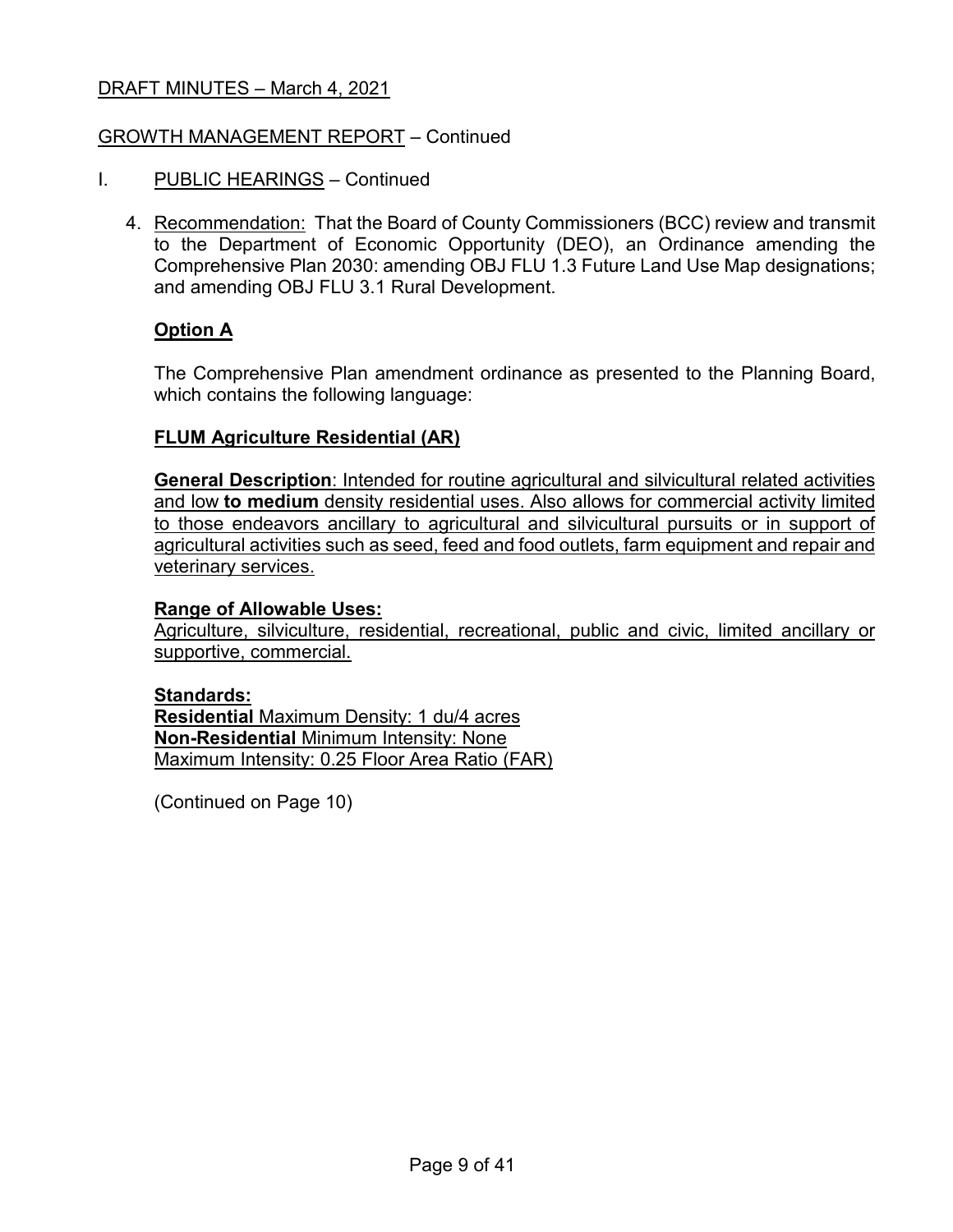### GROWTH MANAGEMENT REPORT – Continued

- I. PUBLIC HEARINGS Continued
	- 4. Continued…

**OR**

### **Option B**

A revised Comprehensive Plan amendment ordinance, as recommended by staff and the Planning Board, that removes the "to medium" language from the proposed AR FLUM language:

### **FLUM Agriculture Residential (AR)**

**General Description**: Intended for routine agricultural and silvicultural related activities and low density residential uses. Also allows for commercial activity limited to those endeavors ancillary to agricultural and silvicultural pursuits or in support of agricultural activities such as seed, feed and food outlets, farm equipment and repair and veterinary services.

### **Range of Allowable Uses:**

Agriculture, silviculture, residential, recreational, public and civic, limited ancillary or supportive, commercial.

#### **Standards**:

**Residential** Maximum Density: 1 du/4 acres **Non-Residential** Minimum Intensity: None Maximum Intensity: 0.25 Floor Area Ratio (FAR)

This hearing serves as the first of two public hearings.

**Motion:** Move the 5:47, Option B **Made by:** Commissioner Barry **Seconded by:** Commissioner May **Disposition:** Carried 4-1, with Commissioner Underhill voting "no" **Speaker(s):** Jacqueline Rogers and Al Cheney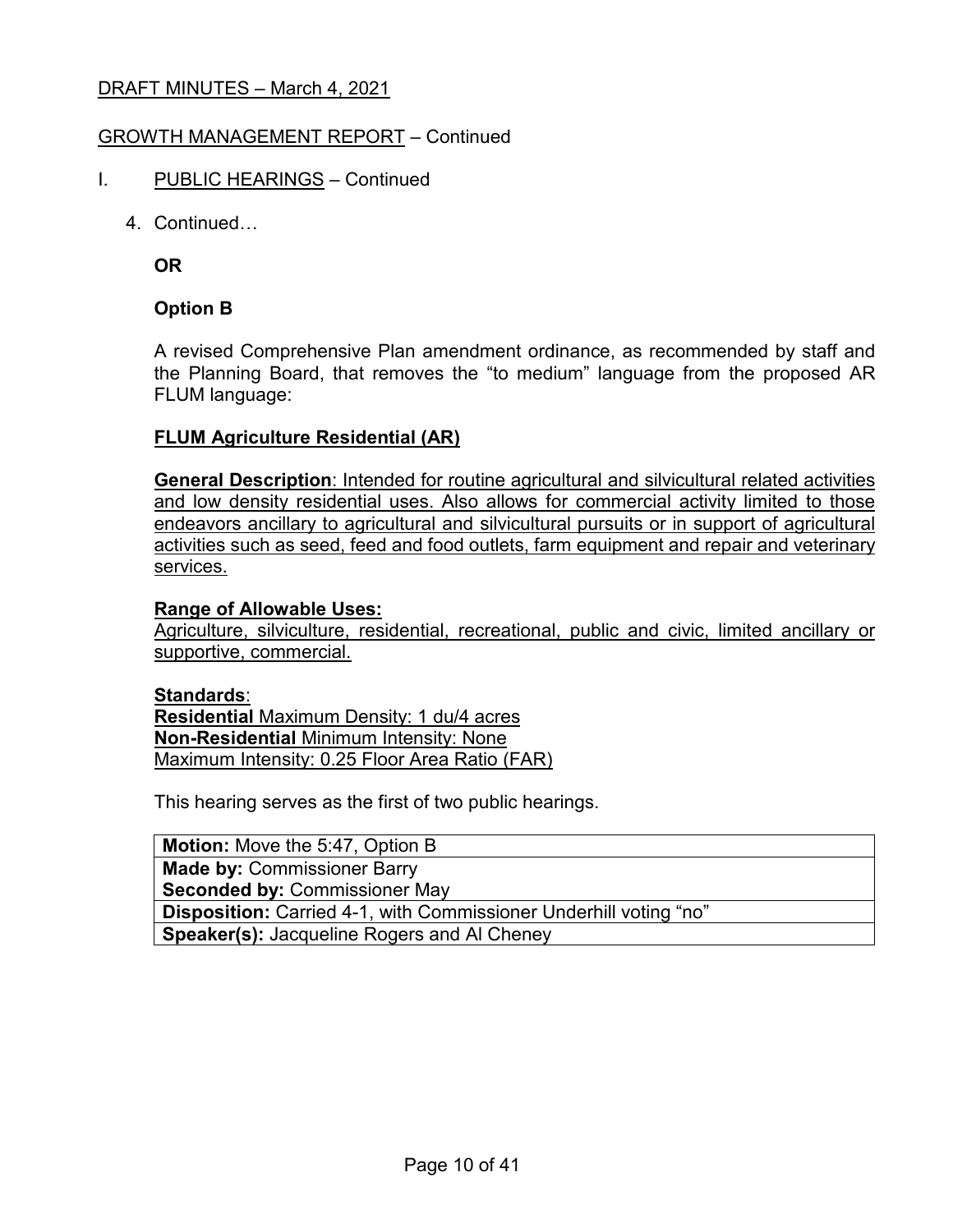### GROWTH MANAGEMENT REPORT – Continued

### **II. FOR ACTION**

- 1. Recommendation: That the Board take the following action concerning recording Embers Ridge (a 62-lot single-family residential subdivision), located in the Bellview Community, lying south off Godwin Lane and east of North Blue Angel Parkway. Owned and developed by Esplanade Communities of Florida, LLC. Prior to recording the County Surveyor and the Clerk of the Circuit Court must sign the subdivision plat as set forth in Section 2-5.7, of the Escambia Land Development Code; also, prior to recording the County Surveyor must sign the Final Plat as set forth in Chapter 177.081 (1) Florida Statute:
	- A. Approve the subdivision plat for recording in the Public Records;
	- B. Approve the street names "Embers Ridge Drive," "Charred Oak Lane," "Campfire Way," and "Bonfire Lane";
	- C. Accept all public easements, ponds, and drainage improvements within public easements as depicted upon the subdivision plat for permanent County maintenance; the cost of maintenance is to be funded through the establishment of a storm water management Municipal Services Benefit Unit (MSBU); and
	- D. Authorize Chairman or Vice-Chairman to execute a Two-Year Warranty Agreement without Surety.

| <b>Motion:</b> Move to drop the item     |
|------------------------------------------|
| <b>Made by: Commissioner Underhill</b>   |
| <b>Seconded by: Commissioner Bergosh</b> |
| <b>Disposition: Carried unanimously</b>  |
| <b>Speaker(s): Andrew Blewer</b>         |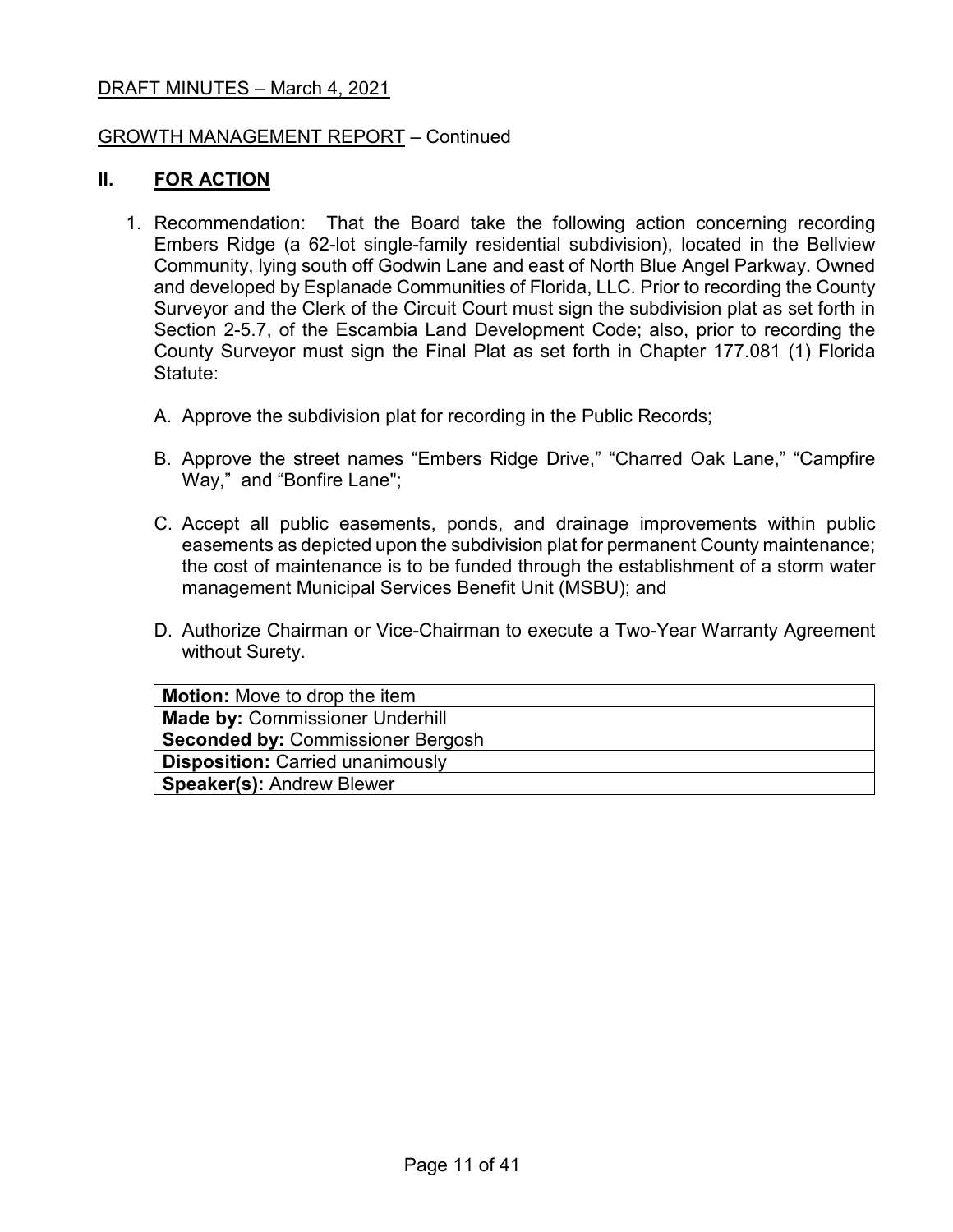### GROWTH MANAGEMENT REPORT – Continued

### **III. CONSENT AGENDA**

- 1. Recommendation: That the Board authorize the scheduling of the following Public Hearings on April 8, 2021:
	- A. 5:45 p.m. A Public Hearing to amend the Official Zoning map to include the following Case heard by the Planning Board on March 2, 2021.

| Case No.:                            | Z-2021-02                                             |
|--------------------------------------|-------------------------------------------------------|
| Address:                             | 6042 Mobile Highway                                   |
| <b>Property Reference</b><br>$No.$ : | 35-1S-31-4409-001-001                                 |
| From:                                | MDR, Medium Density Residential district (10 du/acre) |
| To:                                  | Com, Commercial district (25 du/acre)                 |
| <b>FLU Category:</b>                 | MU-U, Mixed-Use Urban                                 |
| Commissioner<br>District:            |                                                       |
| Requested by:                        | Buddy Page, Agent for Jupiter's Gold/Culver's, Owner  |

B. 5:46 p.m. - A Public Hearing - CIP Ordinance

*Summary: The purpose of this ordinance is to fulfill the requirements of Section 163.3177(3)(b), Florida Statutes and Objective CIE 1.2, Five-Year Schedule, Escambia County Comprehensive Plan: 2030 by adopting the 2020-2024 update to the Five-Year Schedule of Capital Improvements.*

| <b>Motion:</b> Move the Consent Agenda as presented |
|-----------------------------------------------------|
| <b>Made by: Commissioner Underhill</b>              |
| <b>Seconded by: Commissioner Bergosh</b>            |
| <b>Disposition: Carried unanimously</b>             |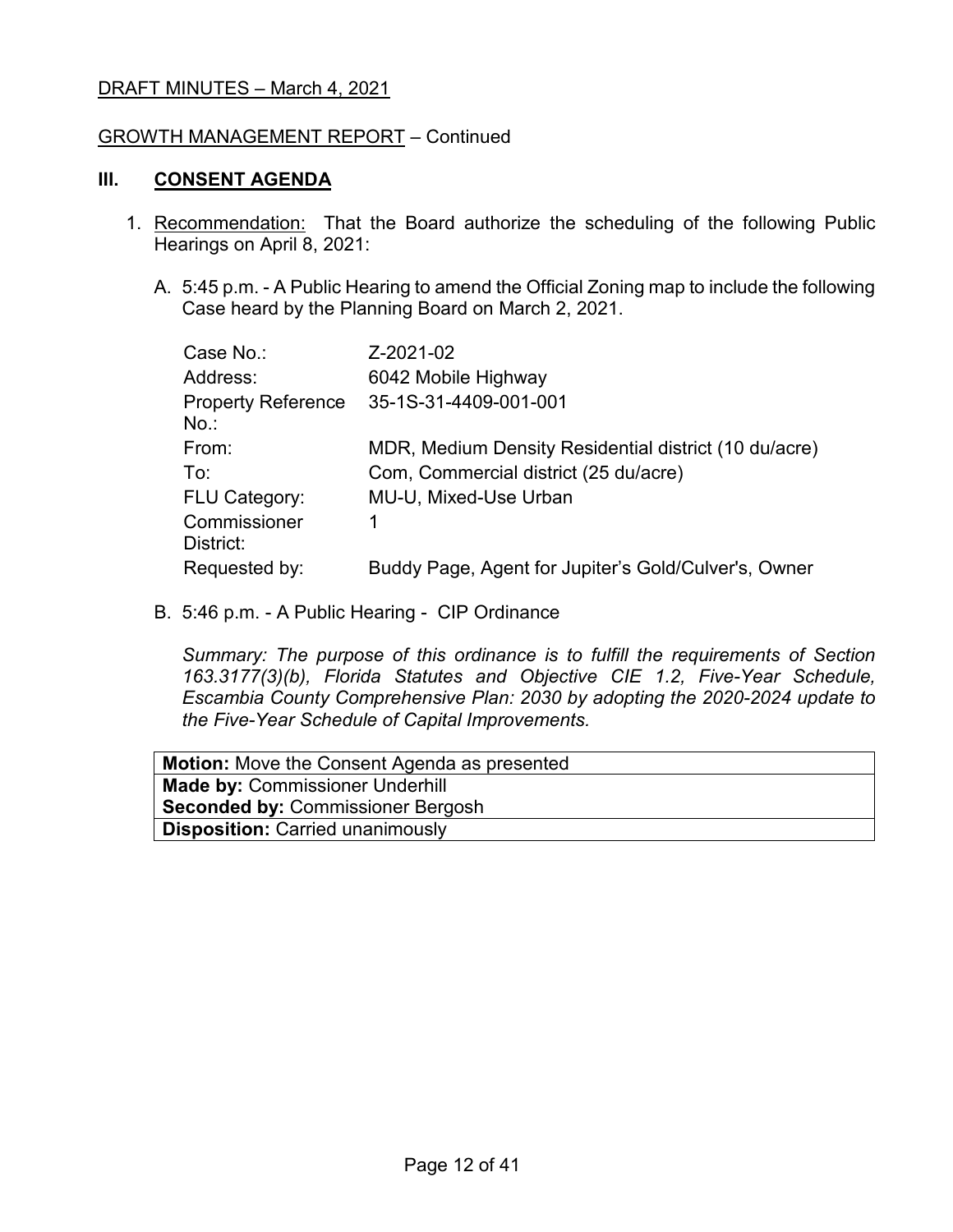### **COUNTY ADMINISTRATOR'S REPORT –** Janice Gilley, County Administrator

#### **I. TECHNICAL/PUBLIC SERVICE CONSENT AGENDA**

1. Recommendation: That the Board accept for filing with the Board's Minutes, the February 4, 2021, Community Redevelopment Agency's (CRA) Meeting Minutes, prepared by Lily Blackburn, CRA Redeveloper 1.

**Motion:** Move the balance **For Information:** The "balance" refers to Technical/Public Service Consent Agenda items 1 through 6. Item 7 was voted on separately. **Made by:** Commissioner Bergosh **Seconded by: Commissioner Underhill Disposition:** Carried unanimously

2. Recommendation: That the Board appoint Crystal Scott to fill a member's unexpired term on the Escambia Pensacola Affordable Housing Advisory Committee (AHAC), as a member who is a representative of a not-for-profit provider of affordable housing, and to serve the remainder of the term through September 30, 2021.

Ms. Scott responded to the General Alerts posted on the County's website on January 8, 2021, and February 3, 2021, seeking residents interested in volunteering to be considered for an appointment on the AHAC.

**Motion:** Move the balance **For Information:** The "balance" refers to Technical/Public Service Consent Agenda items 1 through 6. Item 7 was voted on separately. **Made by:** Commissioner Bergosh **Seconded by: Commissioner Underhill Disposition:** Carried unanimously

- 3. Recommendation: That the Board take the following action:
	- A. Authorize the scheduling of a Public Hearing for April 8, 2021, at 5:32 p.m., to consider the Petition to Vacate the Alleyway Located in Block "28" of Englewood Heights (approximately 0.14 acres), as petitioned by the School District of Escambia County, represented by its Agent, Nicholas King, P.E.; and
	- B. Require the Petitioner to notify all property owners within a 1,500 feet radius.

**Motion:** Move the balance **For Information:** The "balance" refers to Technical/Public Service Consent Agenda items 1 through 6. Item 7 was voted on separately. **Made by:** Commissioner Bergosh **Seconded by:** Commissioner Underhill **Disposition:** Carried unanimously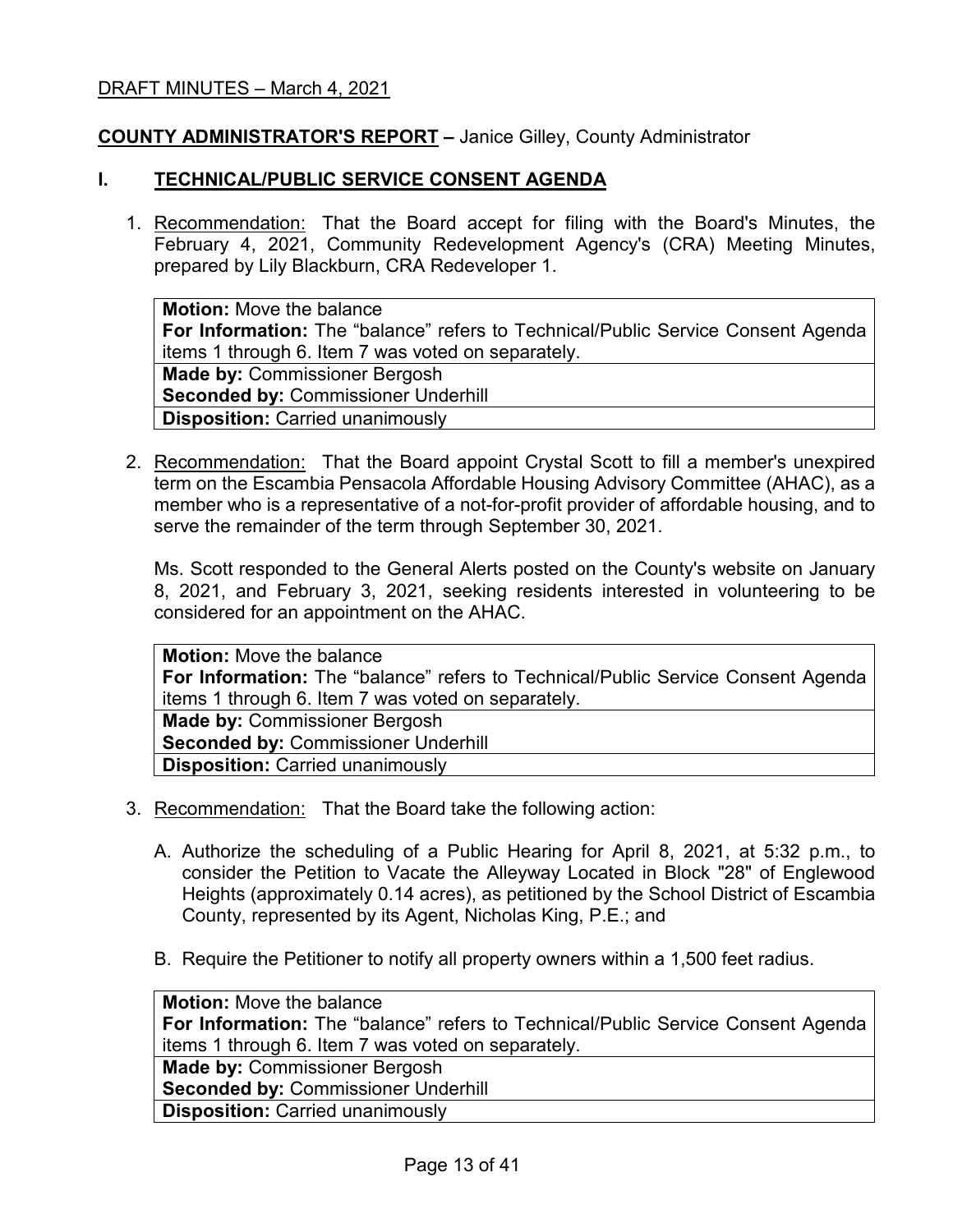### COUNTY ADMINISTRATOR'S REPORT – Continued

### I. TECHNICAL/PUBLIC SERVICE CONSENT AGENDA – Continued

4. Recommendation: That the Board authorize the scheduling of a Public Hearing on March 25, 2021, at 9:01 a.m., to consider adopting an Ordinance to establishing an Economic Development Ad Valorem Tax Exemption (EDATE), for the Navy Federal Credit Union Expansion. The Board adopted a Resolution supporting the expansion and subsequent, anticipated EDATE request on June 10, 2013.

**Motion:** Move the balance **For Information:** The "balance" refers to Technical/Public Service Consent Agenda items 1 through 6. Item 7 was voted on separately. **Made by:** Commissioner Bergosh **Seconded by:** Commissioner Underhill **Disposition:** Carried unanimously

5. Recommendation: That the Board approve the Request for Disposition of Property Form for the Supervisor of Elections Office, for property described and listed on the Request Form, with reason for disposition stated. The items have been found to be of no further usefulness to the County and will be disposed of properly.

**Motion:** Move the balance **For Information:** The "balance" refers to Technical/Public Service Consent Agenda items 1 through 6. Item 7 was voted on separately. **Made by:** Commissioner Bergosh **Seconded by:** Commissioner Underhill **Disposition:** Carried unanimously

6. Recommendation: That the Board adopt the updated BCC pay scale in order to establish a structured pay plan that will ensure compliance with the change in the minimum wage approved by the State.

**Motion:** Move the balance **For Information:** The "balance" refers to Technical/Public Service Consent Agenda items 1 through 6. Item 7 was voted on separately. **Made by:** Commissioner Bergosh **Seconded by:** Commissioner Underhill **Disposition:** Carried unanimously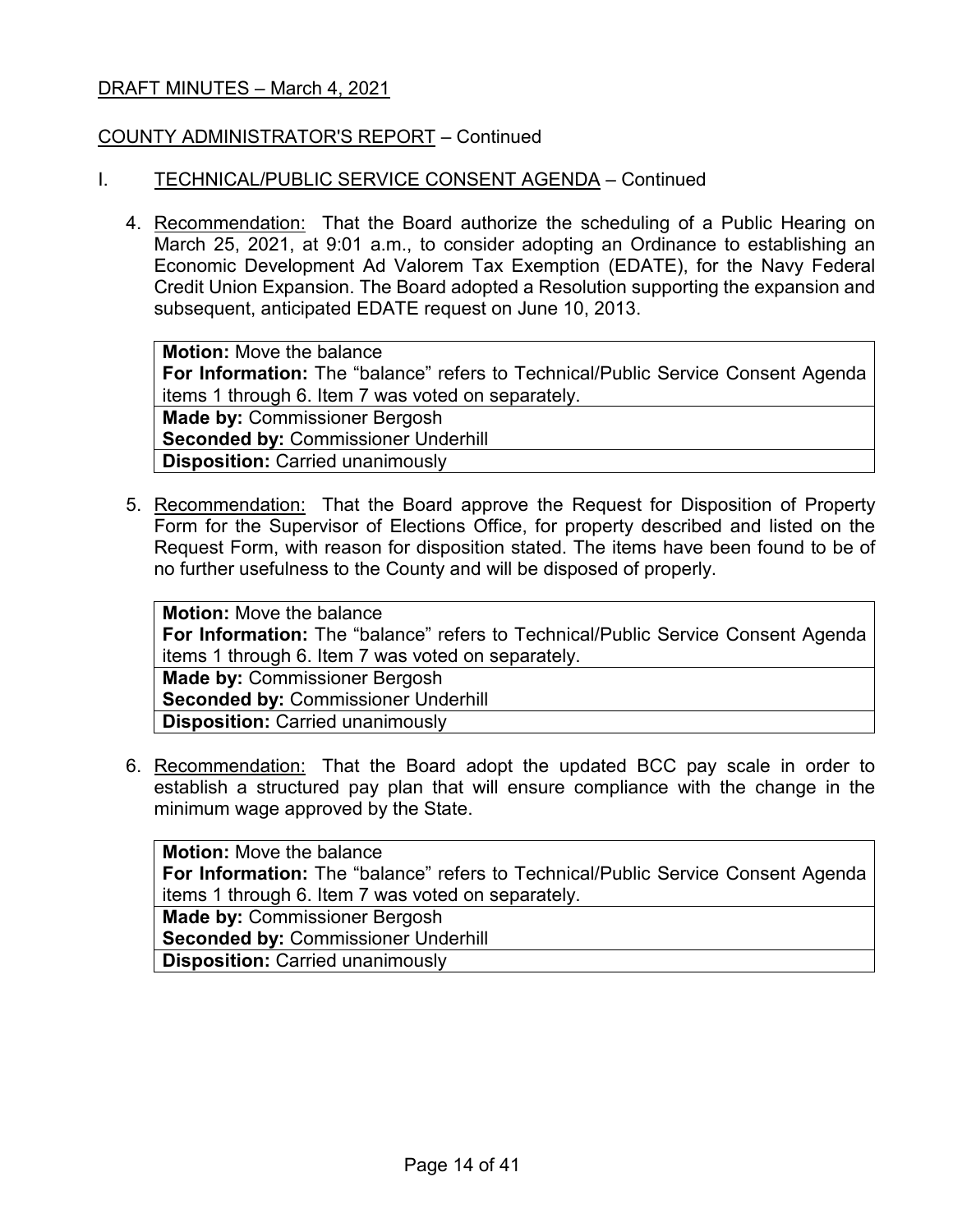### COUNTY ADMINISTRATOR'S REPORT – Continued

### I. TECHNICAL/PUBLIC SERVICE CONSENT AGENDA - Continued

- 7. Recommendation: That the Board approve the following:
	- A. Remove Megan N. Walters from the Escambia County Mass Transit Advisory Committee and replace with Michael P. Bearden, effective March 4, 2021. This appointment will run concurrent with Commissioner Bergosh's term of office or at his discretion; and
	- B. Remove Mary C. Watson from the Escambia Marine Advisory Committee and replace with Melissa Pino, effective March 4, 2021. This appointment will run concurrent with Commissioner Bergosh's term of office or at his discretion.

| <b>Motion:</b> Move the item in the affirmative |
|-------------------------------------------------|
| <b>Made by: Commissioner Bergosh</b>            |
| <b>Seconded by: Commissioner Barry</b>          |
| <b>Disposition: Carried unanimously</b>         |
| <b>Speaker(s): Andrew Blewer</b>                |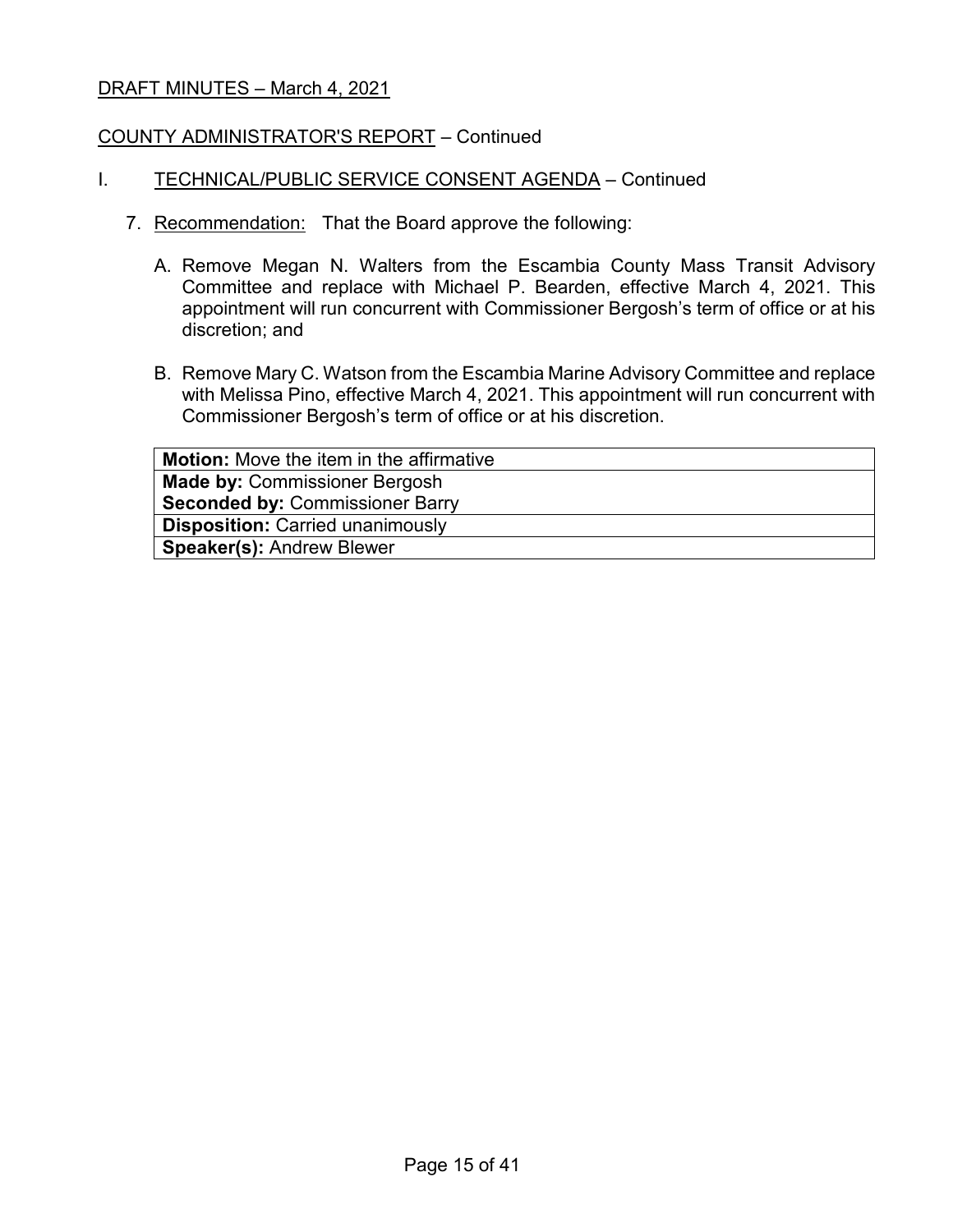### COUNTY ADMINISTRATOR'S REPORT – Continued

### **II. BUDGET/FINANCE CONSENT AGENDA**

- 1. Recommendation: That the Board ratify the following March 4, 2021, action of the Board of County Commissioners of Escambia County, acting in its capacity as the Escambia County Community Redevelopment Agency (CRA), concerning the Residential Rehab Grant Program Funding and Lien Agreements:
	- A. Approving the Residential Rehab Grant Program Funding and Lien Agreements between Escambia County CRA and Property Owner:

| <b>Property</b><br>Owner                             | <b>Address</b>                             | <b>Fund</b> | Cost<br><b>Center</b> | <b>Improvement</b>            | Amount  | <b>Homestead</b> |
|------------------------------------------------------|--------------------------------------------|-------------|-----------------------|-------------------------------|---------|------------------|
| <b>Markus</b><br>Saage<br>and<br>Juelee E.<br>Riesau | 129<br><b>Brandon</b><br>Avenue            | 151         | Warrington-<br>370114 | Roof<br>Replacement           | \$4,443 | <b>YES</b>       |
| Susan<br>Smith                                       | 429<br><b>Baublits</b><br>Court            | 151         | Warrington-<br>370114 | Roof<br>Replacement           | \$5,400 | <b>YES</b>       |
| Linda J.<br><b>Stark</b>                             | 7091<br><b>Kelvin</b><br>Terrace           | 151         | Oakfield-<br>370121   | Roof<br>Replacement           | \$6,000 | <b>YES</b>       |
| Norman<br>and Ella<br>K. Toler                       | 1216<br><b>Mazurek</b><br><b>Boulevard</b> | 151         | Ensley-<br>370119     | <b>Windows</b><br>Replacement | \$3,118 | <b>YES</b>       |

B. Authorizing the Chairman to sign the Funding and Lien Agreements and any related documents necessary to implement the Grant awards.

| <b>Motion:</b> Move [Budget/Finance Consent Agenda] items 1 through 10 |
|------------------------------------------------------------------------|
| <b>Made by: Commissioner Barry</b>                                     |
| <b>Seconded by: Commissioner Bergosh</b>                               |
| <b>Disposition: Carried unanimously</b>                                |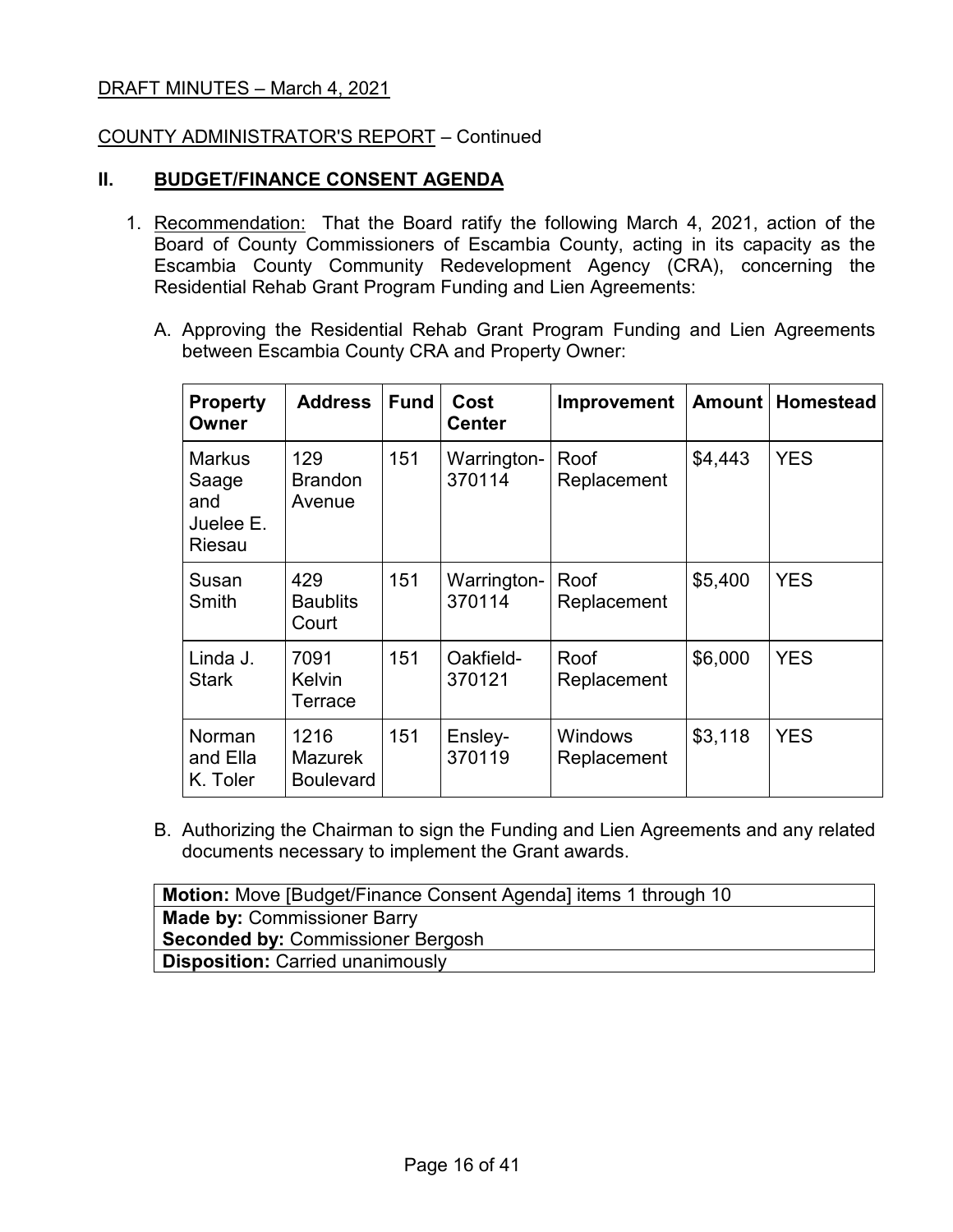### COUNTY ADMINISTRATOR'S REPORT – Continued

- II. BUDGET/FINANCE CONSENT AGENDA Continued
	- 2. Recommendation: That the Board ratify the following March 4, 2021, action of the Board of County Commissioners of Escambia County, acting in its capacity as the Escambia County Community Redevelopment Agency (CRA), concerning the Residential Rehab Grant Program Funding and Lien Agreements:
		- A. Approving the following cancellations of 11 Residential Rehab Grant Program Liens, as the Grant recipients have met their one-year of compliance with the Residential Rehab Grant Program:

| <b>Property Owners</b>                      | <b>Address</b>                        | Fund | <b>Cost Center</b>          | <b>Amount</b> |
|---------------------------------------------|---------------------------------------|------|-----------------------------|---------------|
| <b>Chad and Catherine</b><br>Anderson       | 3 Glendower<br>Court                  | 151  | 370114-<br>Warrington       | \$6,000       |
| Catherine V. Barron                         | 6224 Vicksburg<br><b>Drive</b>        | 151  | 370121-<br>Oakfield         | \$4,772       |
| Sandra Campbell                             | 691 Beck<br>Avenue                    | 151  | 370119-<br>Ensley           | \$3,000       |
| Robin E. Doyle                              | 210 West<br><b>Sunset Avenue</b>      | 151  | 370114-<br>Warrington       | \$4,807       |
| Gayle and Bernard J. Duffy                  | 6043 Songbird<br><b>Drive</b>         | 151  | 370121-<br>Oakfield         | \$5,491       |
| Ellen D. Lawrence                           | 1043 Meyer<br>Way                     | 151  | 370119-<br>Ensley           | \$5,971       |
| Viner S. Lewis and Robert<br>A. Lewis       | 24 Archer<br>Avenue                   | 151  | 370117-<br>Englewood        | \$3,700       |
| Marian F. Phillips                          | 25 Audusson<br>Avenue                 | 151  | 370116-<br><b>Barrancas</b> | \$6,000       |
| Kenneth Staruk and<br><b>Susanne Staruk</b> | 16 Northwest<br><b>Gilliland Road</b> | 151  | 370114-<br>Warrington       | \$2,475       |
| Alain P. Vachon and<br>Donna T. Englehart   | 502 East Sunset<br>Avenue             | 151  | 370114-<br>Warrington       | \$3,975       |
| David A. York                               | 316 Bryant<br>Road                    | 151  | 370114-<br>Warrington       | \$2,675       |

(Continued on Page 18)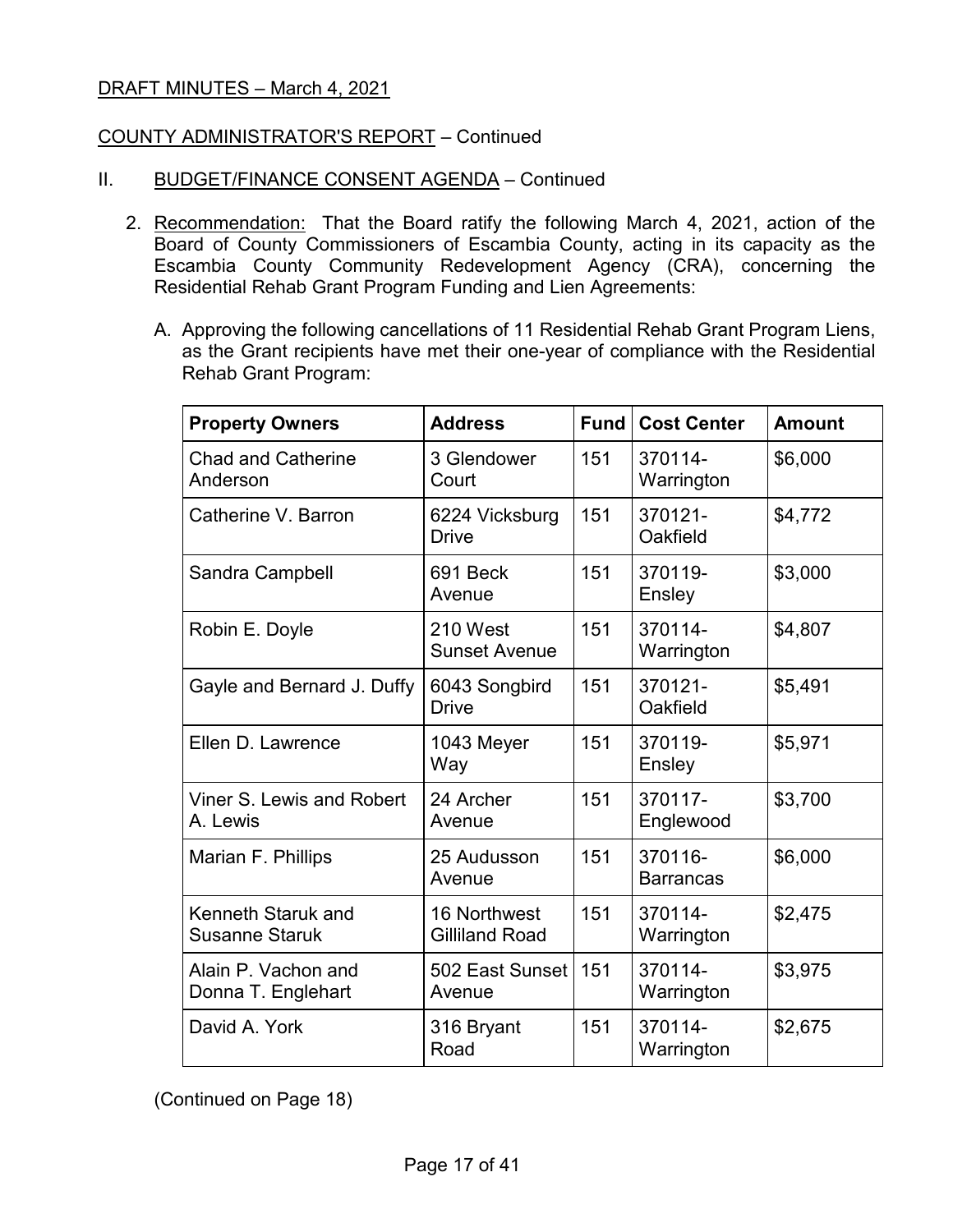### COUNTY ADMINISTRATOR'S REPORT – Continued

### II. BUDGET/FINANCE CONSENT AGENDA - Continued

### 2. Continued…

B. Authorizing the Chairman to execute the Cancellation of Lien documents.

| <b>Motion:</b> Move [Budget/Finance Consent Agenda] items 1 through 10 |
|------------------------------------------------------------------------|
| <b>Made by: Commissioner Barry</b>                                     |
| <b>Seconded by: Commissioner Bergosh</b>                               |
| <b>Disposition: Carried unanimously</b>                                |

- 3. Recommendation: That the Board ratify the following March 4, 2021, action of the Board of County Commissioners of Escambia County, acting in its capacity as the Escambia County Community Redevelopment Agency (CRA), concerning the Residential Roof Program Funding and Lien Agreements:
	- A. Approving the Residential Roof Program Funding and Lien Agreements between Escambia County CRA and Property Owners:

| <b>Property</b><br>Owner                                | <b>Address</b>                          | <b>Fund</b> | <b>Cost Center</b>   | <b>Improvement</b>  | <b>Amount</b> |
|---------------------------------------------------------|-----------------------------------------|-------------|----------------------|---------------------|---------------|
| Betty J. Carter<br>and Willie<br>Carter Jr.             | 1103 W.<br><b>Jordan Street</b>         | 151         | Englewood-<br>370117 | Roof<br>Replacement | \$6,700       |
| Roy Irby                                                | 1007 W. Cross<br><b>Street</b>          | 151         | Palafox-<br>370115   | Roof<br>Replacement | \$6,125       |
| Janet M.<br>Kennedy n/k/a<br>Janice<br>Kennedy<br>Adams | 4535 Havre<br>Way                       | 151         | Palafox-<br>370115   | Roof<br>Replacement | \$10,300      |
| Peggy<br><b>Mattheiss</b>                               | <b>5805 Saint</b><br><b>Elmo Street</b> | 151         | Oakfield-<br>370121  | Roof<br>Replacement | \$16,702      |
| Jacqueline<br><b>Nelson</b>                             | 5105<br><b>Burlington</b><br>Avenue     | 151         | Palafox-<br>370115   | Roof<br>Replacement | \$7,800.40    |

(Continued on Page 19)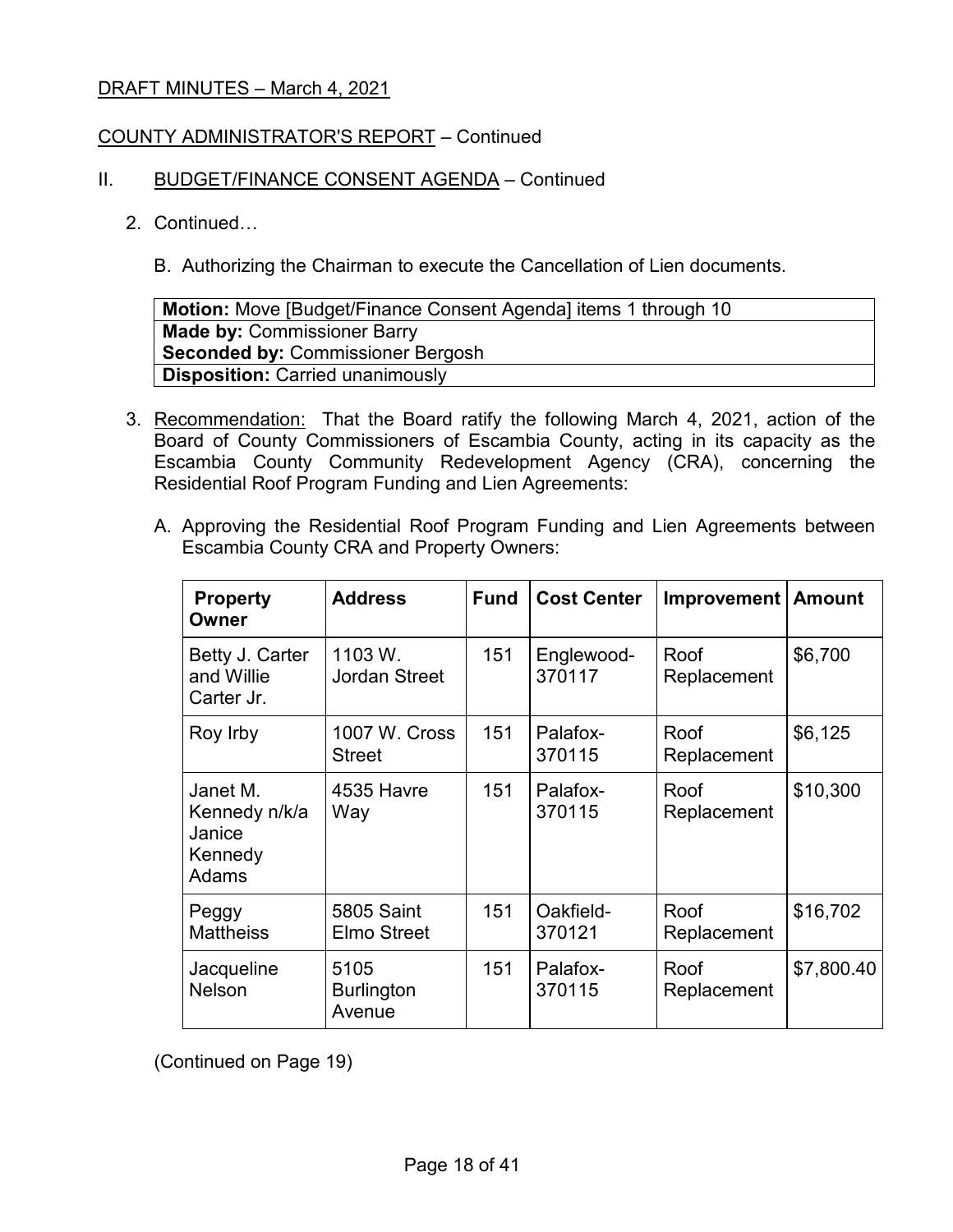### COUNTY ADMINISTRATOR'S REPORT – Continued

#### II. BUDGET/FINANCE CONSENT AGENDA – Continued

- 3. Continued…
	- B. Authorizing the Chairman to sign the Funding and Lien Agreements and any related documents necessary to implement the Grant awards.

**Motion:** Move [Budget/Finance Consent Agenda] items 1 through 10 **Made by:** Commissioner Barry **Seconded by:** Commissioner Bergosh **Disposition:** Carried unanimously

- 4. Recommendation: That the Board take the following action concerning the CDBG-CV Senior Assistance COVID-19 Program Agreement between Escambia County and Council on Aging of West Florida, Inc.:
	- A. Approve the CDBG-CV Senior Assistance COVID-19 Program Agreement between Escambia County and Council on Aging of West Florida, Inc. (COA), in the amount of \$200,000; and
	- B. Authorize the Chairman or Vice Chairman to execute the Agreement and related documents required to implement the program.

| Vendor/Contractor                         | <b>Funding</b>                                                   | <b>Amount   Contract Number</b> |
|-------------------------------------------|------------------------------------------------------------------|---------------------------------|
| Council on Aging of<br>West Florida, Inc. | Fund 129/CDBG-CV, Cost   \$200,000   N/A<br><b>Center 370238</b> |                                 |

| <b>Motion:</b> Move [Budget/Finance Consent Agenda] items 1 through 10 |
|------------------------------------------------------------------------|
| <b>Made by: Commissioner Barry</b>                                     |
| <b>Seconded by: Commissioner Bergosh</b>                               |
| <b>Disposition: Carried unanimously</b>                                |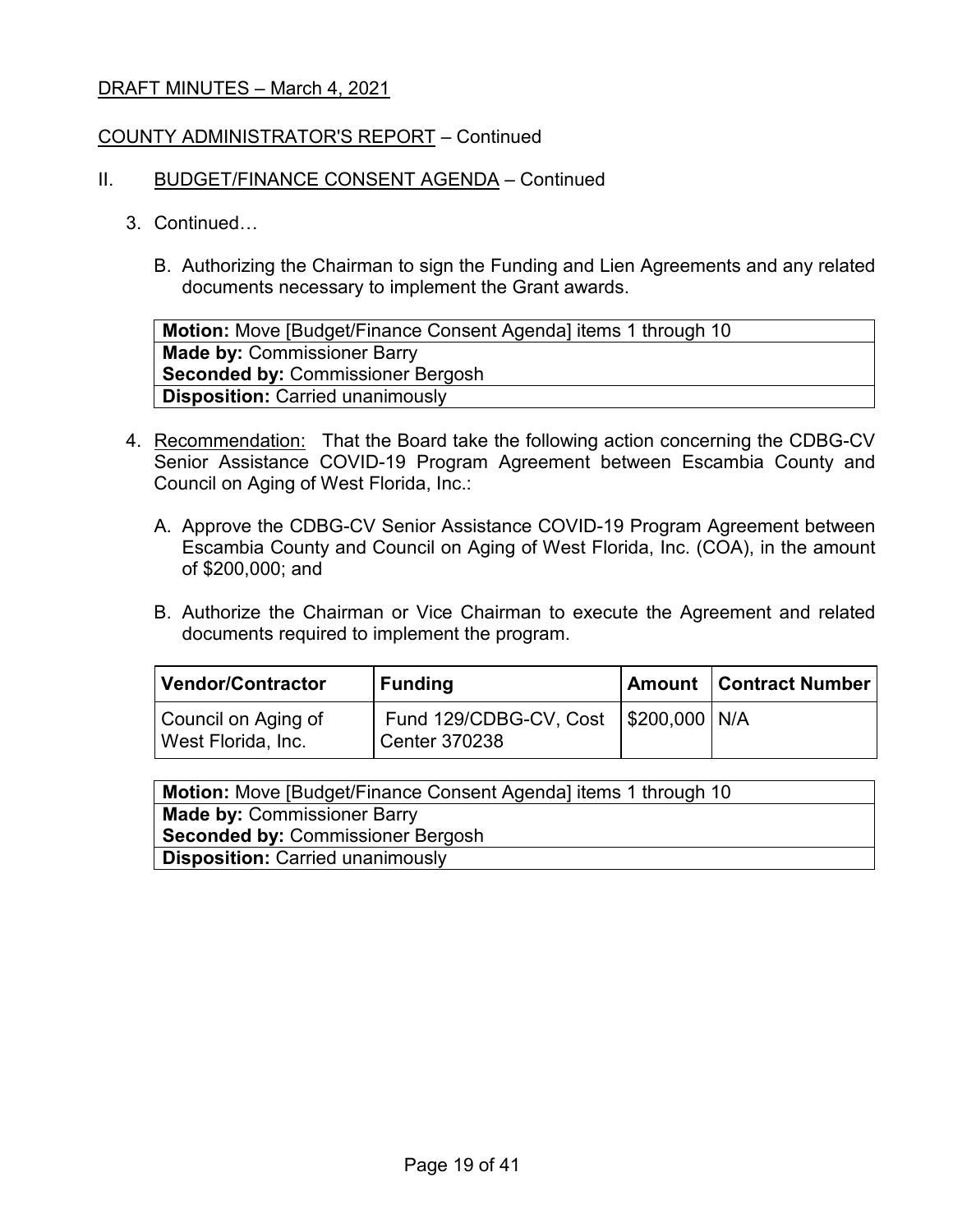### COUNTY ADMINISTRATOR'S REPORT – Continued

- II. BUDGET/FINANCE CONSENT AGENDA Continued
	- 5. Recommendation: That the Board take the following action concerning the SHIP Loan Agreement with Brownsville Manor, LP. for the Brownsville Manor Elderly Apartments:
		- A. Approve the SHIP Loan Agreement with Brownsville Manor, LP, for the Brownsville Manor Elderly Apartments, in the amount of \$37,500, and
		- B. Authorize the Chairman to sign the Agreement and all related documents or forms as required to fully implement the Agreement.

| <b>Vendor/Contractor</b> | <b>Funding</b>                                                                | <b>Amount</b> | <b>Contract</b><br><b>Number</b> |
|--------------------------|-------------------------------------------------------------------------------|---------------|----------------------------------|
| Brownsville Manor, LP    | Fund 120/2019 SHIP, Cost<br>Center 370206 or 2020 SHIP,<br>Cost Center 370207 | \$37,500      | N/A                              |

| <b>Motion:</b> Move [Budget/Finance Consent Agenda] items 1 through 10 |
|------------------------------------------------------------------------|
| <b>Made by: Commissioner Barry</b>                                     |
| <b>Seconded by: Commissioner Bergosh</b>                               |
| <b>Disposition: Carried unanimously</b>                                |

6. Recommendation: That the Board approve the issuance of a Purchase Order, in the amount of \$40,157.20, to Staples Business Advantage for seating and meeting tables in the public lobbies of the M.C. Blanchard Judicial Building. The quote includes pricing for a total of 170 chairs and two meeting tables. Pricing obtained is pursuant to Florida DMS State Contract # 56120000-19-ACS.

| <b>Vendor/Contractor</b>             | <b>Funding</b>                                                         | <b>Amount</b> | <b>Contract Number</b>       |
|--------------------------------------|------------------------------------------------------------------------|---------------|------------------------------|
| <b>Staples Business</b><br>Advantage | Fund 115, Article V<br>Fund<br>Cost Center 410506<br>Object Code 55201 | \$40,157.20   | I FL DMS#<br>56120000-19-ASC |

| <b>Motion:</b> Move [Budget/Finance Consent Agenda] items 1 through 10 |
|------------------------------------------------------------------------|
| <b>Made by: Commissioner Barry</b>                                     |
| <b>Seconded by: Commissioner Bergosh</b>                               |
| <b>Disposition: Carried unanimously</b>                                |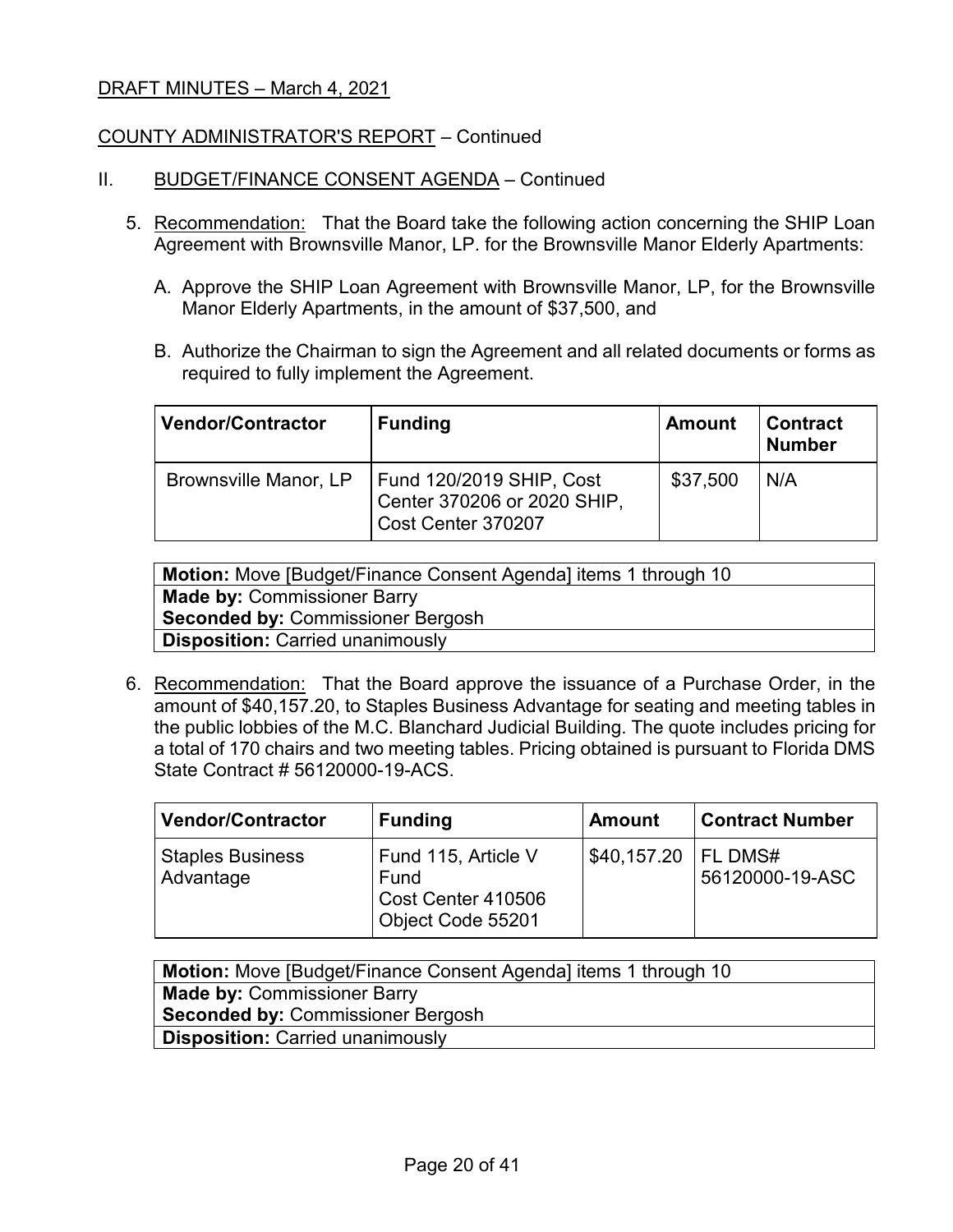### COUNTY ADMINISTRATOR'S REPORT – Continued

- II. BUDGET/FINANCE CONSENT AGENDA Continued
	- 7. Recommendation: That the Board take the following action concerning the award of Florida Department of Environmental Protection Grant Agreement No. RES09, for the Bayou Chico Contaminated Sediment Remediation Project:
		- A. Approve the award of DEP Grant Agreement No. RES09, in the amount of \$335,510, for the Bayou Chico Contaminated Sediment Remediation Project; and
		- B. Authorize the Chairman to sign the Agreement, the FFATA Form, and any future Amendments related to no-cost time extensions, subject to Legal review and signoff, without further action of the Board.

Note: The County Attorney's Office has requested that the Board be made aware of paragraph 23 (d) of the Agreement: "Jurisdiction for any damages arising under the terms of the Agreement will be in the courts of the State, and venue will be in the Second Judicial Circuit, in and for Leon County."

| <b>Vendor/Contractor</b>                                           | <b>Funding</b>                                                    | <b>Amount</b> | <b>Contract</b><br><b>Number</b> |
|--------------------------------------------------------------------|-------------------------------------------------------------------|---------------|----------------------------------|
| Florida Department of<br><b>Environmental Protection</b><br>(FDEP) | Fund 118, Gulf Coast<br><b>Restoration, Cost Center</b><br>222006 | \$335,510     | <b>FDEP</b><br>RES <sub>09</sub> |

| <b>Motion:</b> Move [Budget/Finance Consent Agenda] items 1 through 10 |
|------------------------------------------------------------------------|
| <b>Made by: Commissioner Barry</b>                                     |
| Seconded by: Commissioner Bergosh                                      |
| <b>Disposition: Carried unanimously</b>                                |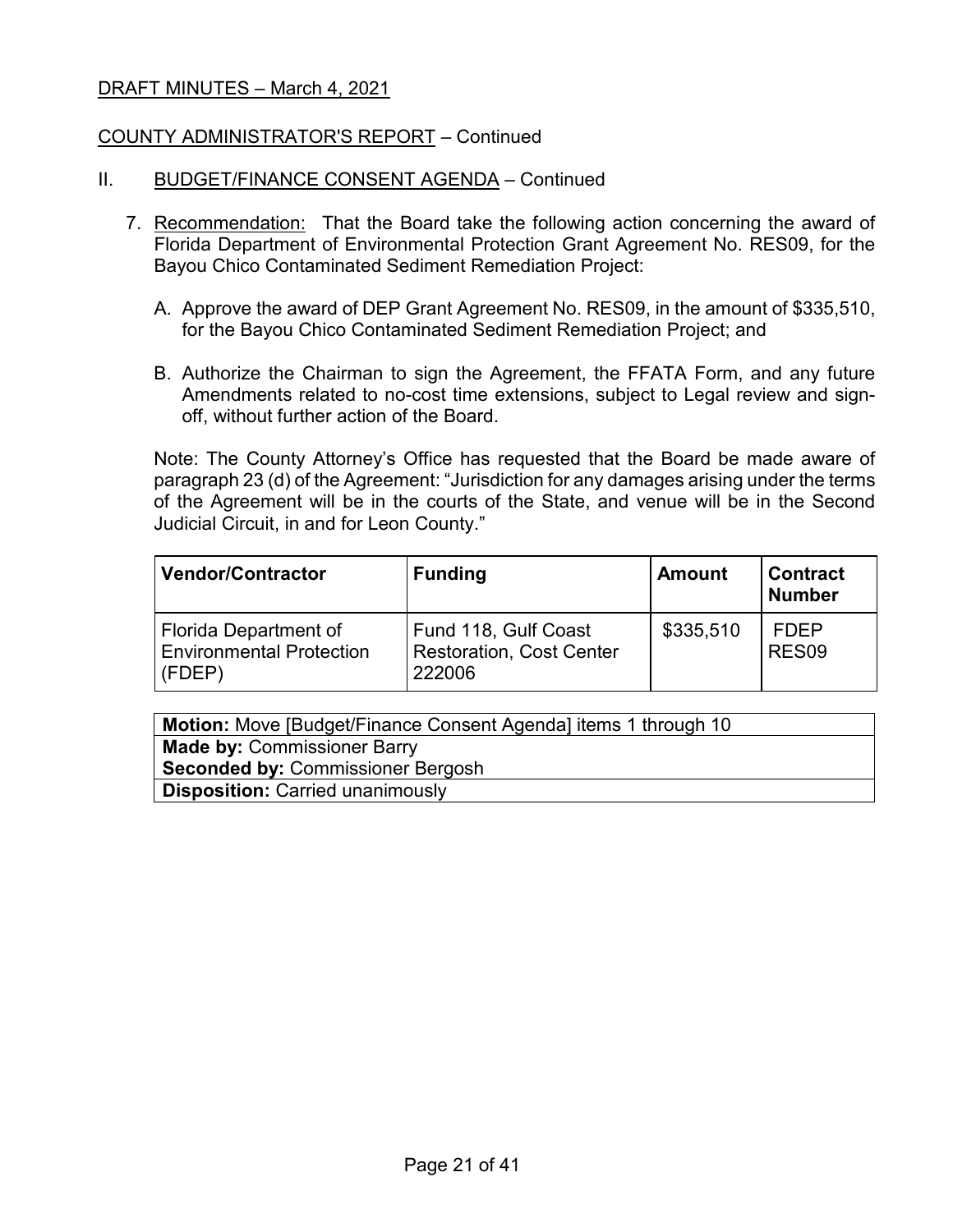### COUNTY ADMINISTRATOR'S REPORT – Continued

### II. BUDGET/FINANCE CONSENT AGENDA – Continued

- 8. Recommendation: That the Board take the following action concerning the Defense Infrastructure Grant Agreement (No. S0162) with the State of Florida, Department of Economic Opportunity, for the traffic improvements at NAS Pensacola's West Gate:
	- A. Approve the Defense Infrastructure Grant (DIG) Grant Agreement No. S0162, in the amount of \$200,000, with the State of Florida, Department of Economic Opportunity (DEO), to develop and install a Public Information Virtual Message System that is adjacent to the Naval Air Station Pensacola (NASP) West Gate, and to install additional traffic signal control devices to improve traffic flow and conditions;
	- B. Authorize the Chairman to sign the Grant Agreement and any future documents related to no-cost time extensions, subject to Legal review and sign-off, without further action of the Board; and
	- C. Adopt and authorize the Chairman to sign the Resolution [R2021-42] approving Supplemental Budget Amendment #061, Fund 110, in the amount of \$200,000, to recognize proceeds from the Florida Department of Economic Opportunity and to appropriate these funds for the development and installation of a Public Information Virtual Message System, and the installation of additional traffic signal control devices to improve traffic flow and conditions.

| Contractor /<br><b>Vendor</b>                                      | <b>Funding</b><br><b>Information</b>                                                                               | <b>Amount</b> | <b>Grant Agreement</b><br>No. |
|--------------------------------------------------------------------|--------------------------------------------------------------------------------------------------------------------|---------------|-------------------------------|
| State of Florida<br>Department of<br>Economic<br>Opportunity (DEO) | <b>Fund 110</b><br>Other Grants &<br><b>Projects</b><br>Cost Center 221020<br><b>Defense</b><br>Infrastructure DEO | \$200,000     | S0162                         |
| <b>Escambia County</b><br>(Match)                                  | <b>Fund 110,</b><br>Other Grants &<br><b>Projects</b><br>Cost Center 221030<br><b>DIG Navy Match</b>               | \$60,000      | N/A                           |

| <b>Motion:</b> Move [Budget/Finance Consent Agenda] items 1 through 10 |
|------------------------------------------------------------------------|
| <b>Made by: Commissioner Barry</b>                                     |
| <b>Seconded by: Commissioner Bergosh</b>                               |
| <b>Disposition: Carried unanimously</b>                                |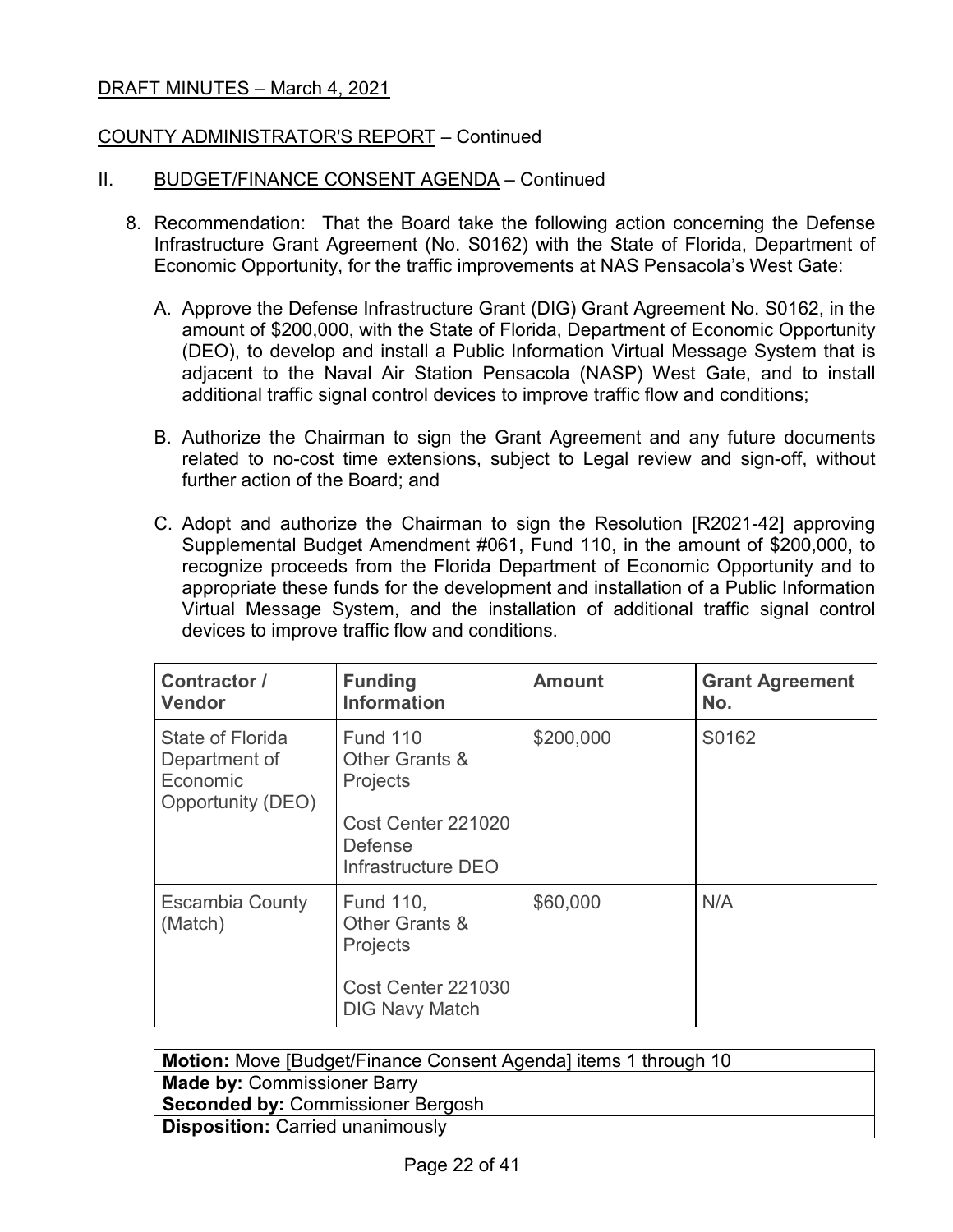### COUNTY ADMINISTRATOR'S REPORT – Continued

- II. BUDGET/FINANCE CONSENT AGENDA Continued
	- 9. Recommendation: That the Board take the following action:
		- A. Authorize the reallocation of funds from Fund 353, Local Option Sales Tax (LOST) IV, from the West Roberts Road/Eleven Mile Creek Regional Stormwater Ponds Project to the Town of Century Wastewater Improvement Project; and

|    | <b>FUND</b>                        | <b>PROJECT NAME</b>                                                      | <b>AMOUNT</b> |
|----|------------------------------------|--------------------------------------------------------------------------|---------------|
|    | FROM   Fund 353,<br><b>LOST IV</b> | West Roberts Road/Eleven Mile Creek<br>Regional Stormwater Ponds Project | \$450,000     |
| TO | Fund 353,<br><b>LOST IV</b>        | Town of Century Wastewater Improvement   \$450,000<br>Project            |               |

B. Authorize the reallocation of funds in the RESTORE Direct Component Multi-Year Implementation Plan (MYIP) from the Town of Century Wastewater Improvement Project to the Eleven Mile Creek Regional Stormwater Ponds Project.

|    | <b>FUND</b> | <b>PROJECT NAME</b>                                                       | <b>Amount</b> |
|----|-------------|---------------------------------------------------------------------------|---------------|
|    | <b>MYIP</b> | FROM   RESTORE   Town of Century Wastewater<br><b>Improvement Project</b> | \$500,000     |
| TO | <b>MYIP</b> | RESTORE   Eleven Mile Creek Regional Stormwater<br><b>Ponds Project</b>   | \$500,000     |

**Motion:** Move [Budget/Finance Consent Agenda] items 1 through 10 **Made by:** Commissioner Barry **Seconded by:** Commissioner Bergosh **Disposition:** Carried unanimously

10.Recommendation: That the Board approve and authorize the County Administrator to sign the Amended and Restated Agreement between Escambia County and Image Development Marketing Group "IDG", per the terms and conditions of PD 20-21.004, Consulting Services Relating to Estuary Program Strategic Planning and Branding Development, in the amount of \$37,500.

| <b>Motion:</b> Move [Budget/Finance Consent Agenda] items 1 through 10 |
|------------------------------------------------------------------------|
| <b>Made by: Commissioner Barry</b>                                     |
| <b>Seconded by: Commissioner Bergosh</b>                               |
| <b>Disposition: Carried unanimously</b>                                |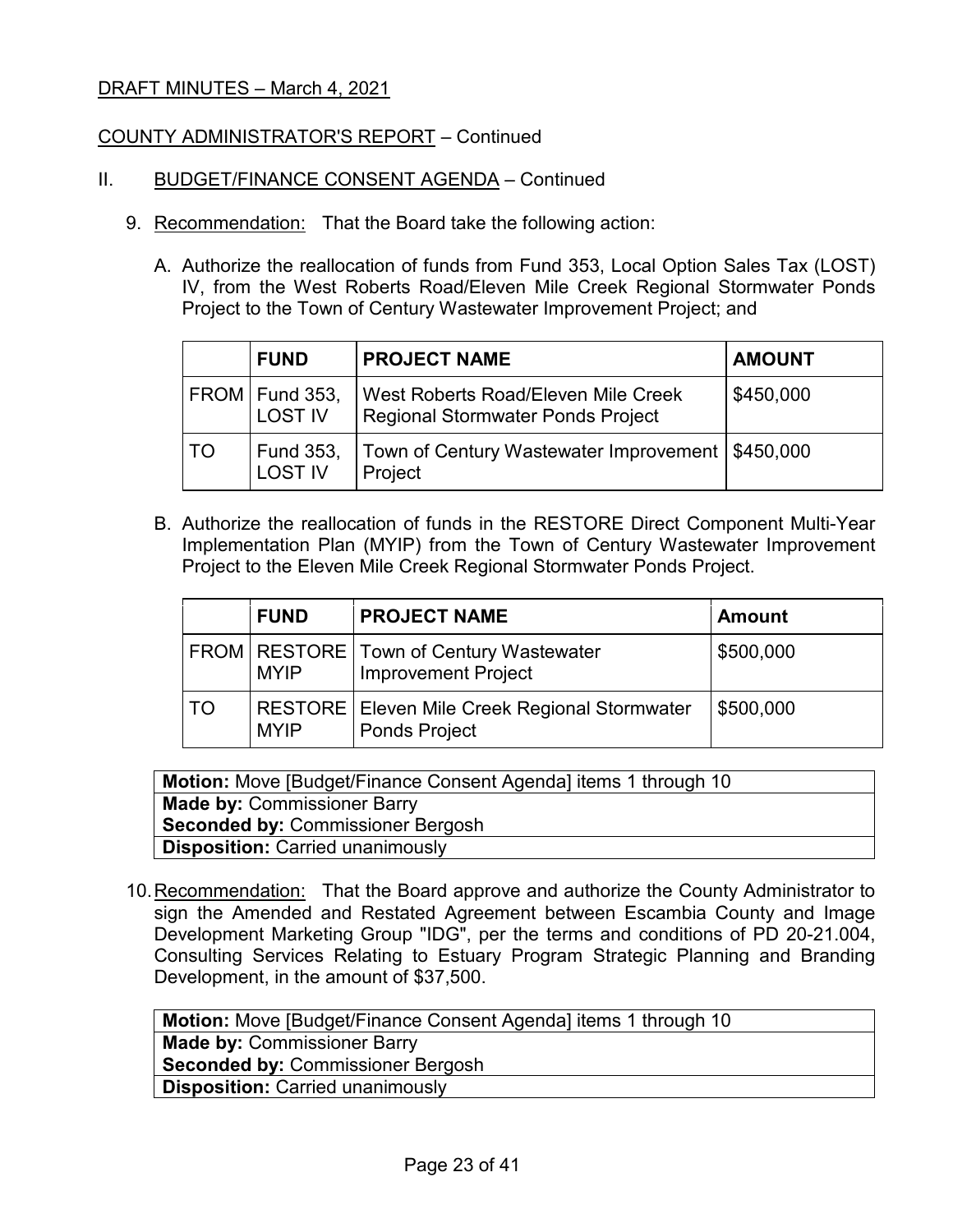### COUNTY ADMINISTRATOR'S REPORT – Continued

#### II. BUDGET/FINANCE CONSENT AGENDA – Continued

11.Recommendation: That the Board approve the first of two possible one-year renewals, to be effective per the individual Agreements, per the Agreement between Escambia County, Florida, and the firms listed below, per the terms and conditions of PD 18- 19.027, Debris Hauling Services for Escambia County, to be available in the event of a declared disaster in Escambia County with the firms listed below:

AshBritt, Inc.; Bergeron Emergency Services, Inc.; Ceres Environmental Services, Inc.; Crowder-Gulf Joint Venture, Inc.; Custom Tree Care, Inc.; D & J of Alabama, Inc.; DRC Emergency Services, LLC; Panhandle Grading & Paving, Inc.; Phillips and Jordan, Inc.; Roads, Inc. of NWF; Southern Disaster Recovery, LLC; and T.F.R., Inc., of Texas.

**Motion:** Move to drop this item **For Information:** The Board agreed to renew the current contracts for 60 days to allow staff to work on a plan to include smaller, local vendors if they meet the same standards for requirements.

**Made by:** Commissioner Underhill

**Seconded by:** Commissioner Barry

**Disposition:** Carried unanimously

**Speaker(s):** Andrew Blewer, Melissa Pino, and Kevin Wade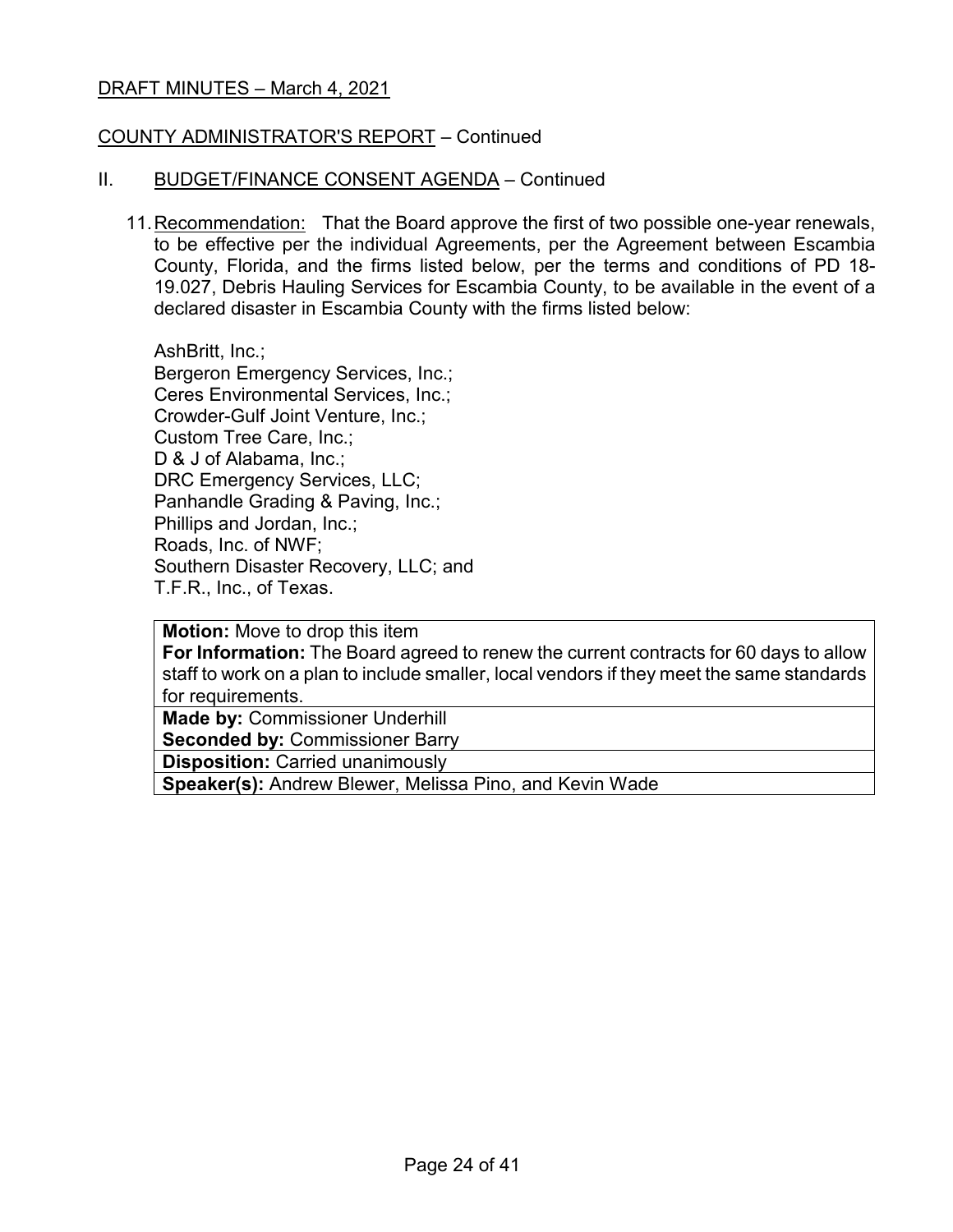### COUNTY ADMINISTRATOR'S REPORT – Continued

#### II. BUDGET/FINANCE CONSENT AGENDA – Continued

- 12.Recommendation: That the Board take the following action:
	- A. Approve the usage of State Contract # 081419-SHI, Sourcewell Technology Catalog Solutions, effective October 30,2019, expiration October 30, 2023;
	- B. Approve the issuance of a Purchase Order, in excess of \$25,000, to SHI International for the Renewal of the Smarsh Platform for County Phone Archiving Procedures, for the term of April 18, 2021 - April 17, 2022 ; and
	- C. Authorize the County Administrator to sign the Purchase Order.

| <b>Vendor/Contractor</b>                                             | <b>Funding</b>                                                             | <b>Amount</b> | <b>Contract</b><br><b>Number</b>                                                                                                |
|----------------------------------------------------------------------|----------------------------------------------------------------------------|---------------|---------------------------------------------------------------------------------------------------------------------------------|
| <b>SHI International</b><br>Vendor # 193696<br><b>Smarsh Renewal</b> | <b>Fund: 001</b><br>Cost Center:<br>270102<br><b>Object Code:</b><br>54601 | \$34,887.05   | Quote $#$<br>20059340<br>Contract#<br>Sourcewell<br>Awarded<br>Contract<br>081419-SHI<br>Effective:<br>10/30/2019<br>10/30/2023 |

(Funding Impact: Funding, in the amount of \$34,887.05, is available in Fund 001, Cost Center 270102, Object Code 54601)

**Motion:** Move the balance **For Information:** The "balance" refers to Budget/Finance Consent Agenda items 12 through 27, with the exception of items 13, 15, 18, 19, 21, 22, 23, and 24, which were held for separate votes, as amended to drop item 17, which was also voted on separately. **Made by:** Commissioner Underhill

**Seconded by:** Commissioner Bergosh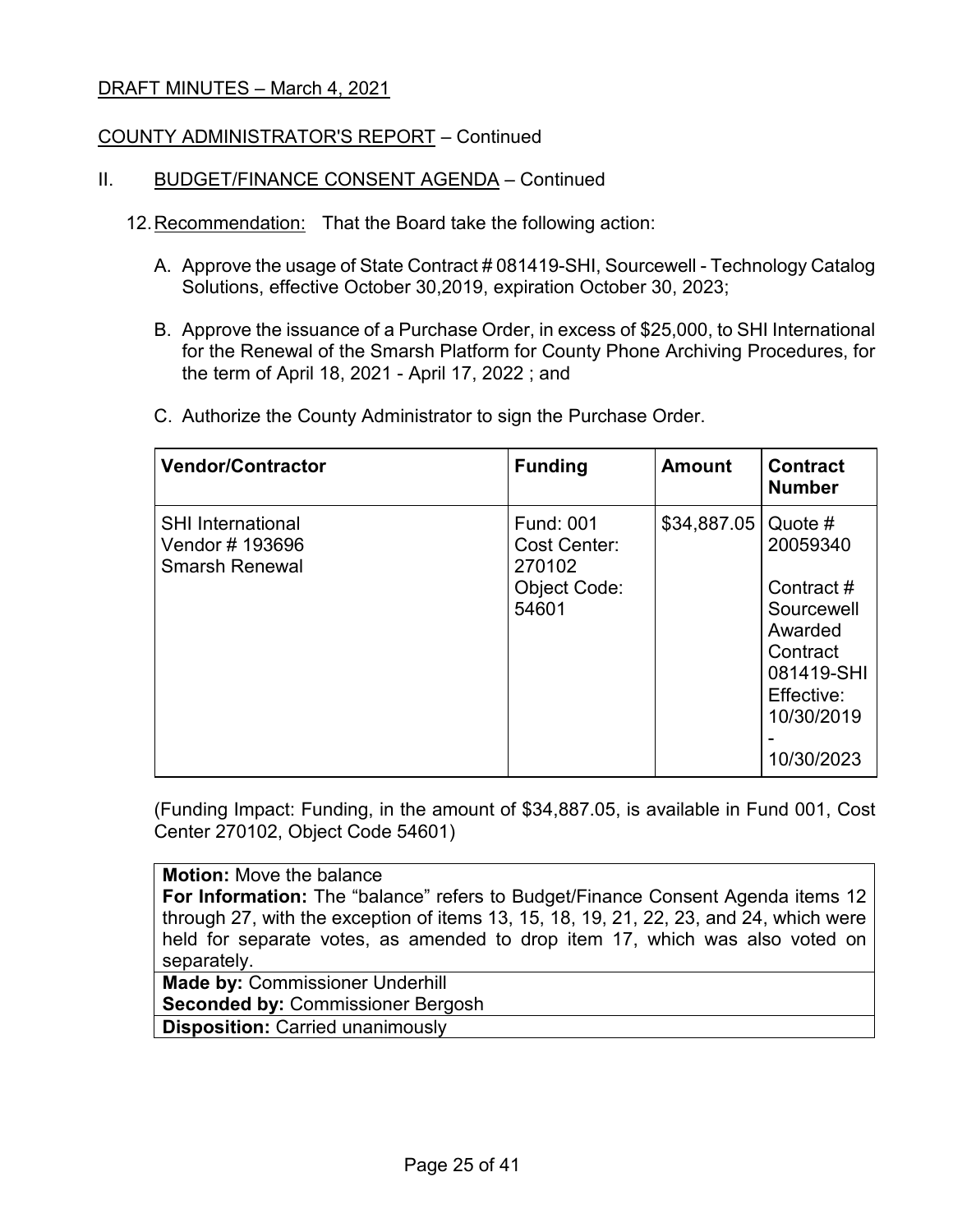### COUNTY ADMINISTRATOR'S REPORT – Continued

#### II. BUDGET/FINANCE CONSENT AGENDA – Continued

13.Recommendation: That the Board approve and authorize the County Administrator to execute the Assignment of Agreement for PD 19-20.076, for temporary medical staffing services for Escambia County Corrections, between Escambia County, Florida, and Staff Today, Inc., to Health Advocates Network, Inc.

| <b>Motion:</b> Move the item in the affirmative |
|-------------------------------------------------|
| <b>Made by: Commissioner Bergosh</b>            |
| <b>Seconded by: Commissioner Underhill</b>      |
| <b>Disposition: Carried unanimously</b>         |
|                                                 |

14.Recommendation: That the Board approve the second of two possible one-year renewals, between Escambia County, Florida, and Diamond Drugs Inc. d/b/a Diamond Pharmacy Services, per the terms and conditions of PD16-17.005, Pharmacy Services for the Escambia County Jail, with an estimated \$1,507,536 for Fiscal Year 2020-2021.

| Vendor/Contractor                                                  | Funding                                                                                                     | Amount      | Contract<br><b>Number</b> |
|--------------------------------------------------------------------|-------------------------------------------------------------------------------------------------------------|-------------|---------------------------|
| Diamond Drugs,<br>Inc d/b/a Diamond<br>Pharmacy<br><b>Services</b> | Fund 001, Corrections, Cost<br>Center 290402, Medical,<br>Object Code 53101<br><b>Professional Services</b> | \$1,507,536 | PD16-17.005               |

#### **Motion:** Move the balance

**For Information:** The "balance" refers to Budget/Finance Consent Agenda items 12 through 27, with the exception of items 13, 15, 18, 19, 21, 22, 23, and 24, which were held for separate votes, as amended to drop item 17, which was also voted on separately.

**Made by:** Commissioner Underhill **Seconded by:** Commissioner Bergosh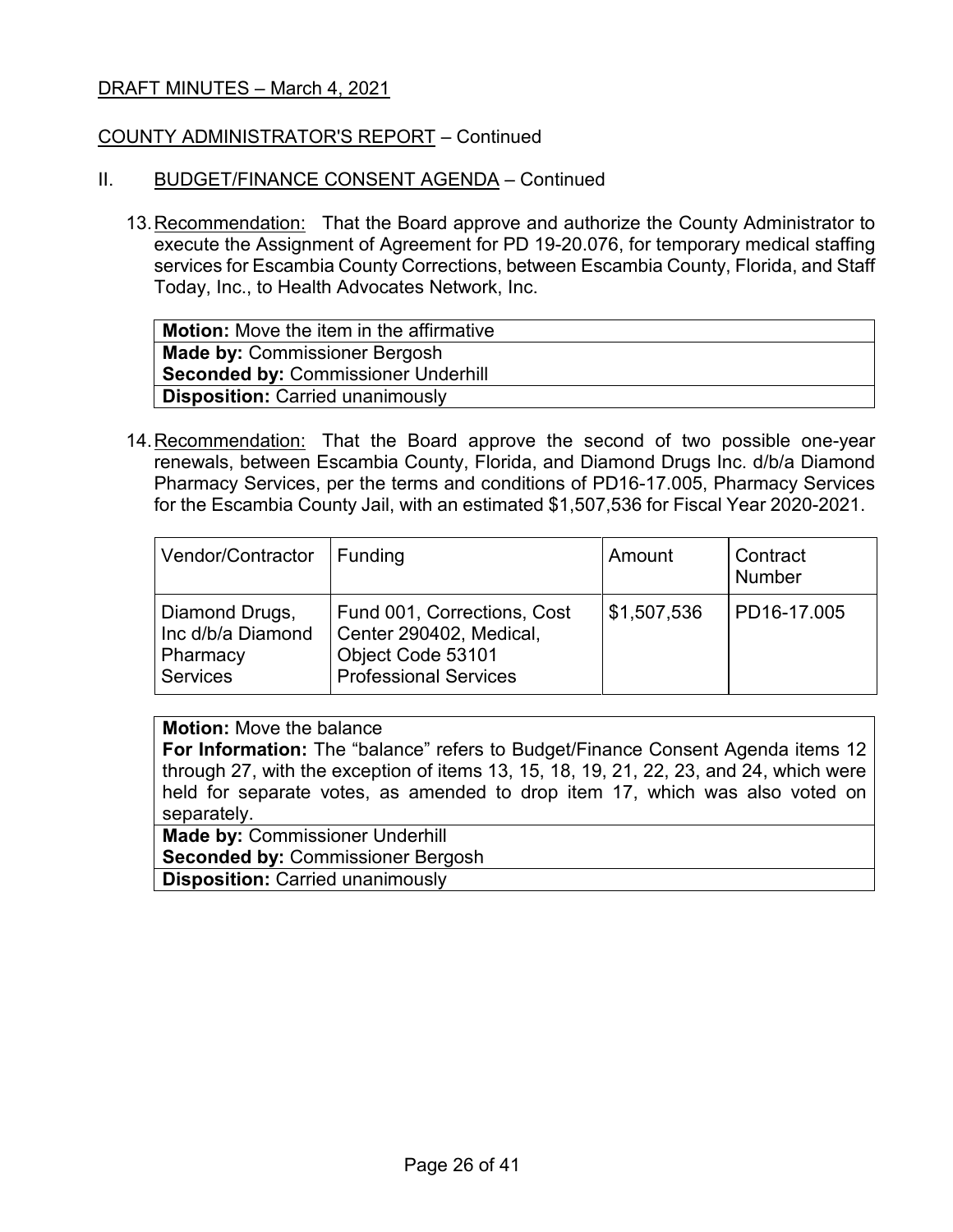### COUNTY ADMINISTRATOR'S REPORT – Continued

#### II. BUDGET/FINANCE CONSENT AGENDA – Continued

15.Recommendation: That the Board, for Fiscal Year 2020/2021, approve the issuance of a Blanket Purchase Order, in excess of \$25,000, to George Stone Technical School for tuition for the enrollment of approximately 25 students for the Corrections Department.

| Vendor/Contractor                                                               | Funding                                                             | Amount   | Contract Number                  |
|---------------------------------------------------------------------------------|---------------------------------------------------------------------|----------|----------------------------------|
| George Stone Vo-Tech<br>Center<br>Project: 20 to 25 Students<br>For the Academy | Fund 115, Article<br>V. Cost Center<br>290206, Object<br>Code 55501 | \$47,000 | <b>Blanket Purchase</b><br>Order |

**Motion:** Move the item **Made by:** Commissioner May **Seconded by:** Commissioner Underhill **Disposition:** Carried unanimously

16. Recommendation: That the Board approve the first of two possible one-year renewals, between Escambia County, Florida, and Alcohol Monitoring Systems, Inc., per the terms and conditions of PD17-18.009, Secure Continuous Remote Alcohol Monitoring Equipment and Services for the Escambia County Corrections, with an estimated cost of \$14,394 for Fiscal Year 2020-2021.

| Vendor/Contractor                          | Funding                                                                                                             | Amount             | <b>Contract Number</b> |
|--------------------------------------------|---------------------------------------------------------------------------------------------------------------------|--------------------|------------------------|
| <b>Alcohol Monitoring</b><br>Systems, Inc. | <b>Fund 114/Fund 001</b><br>Corrections, Cost<br>Center 290301<br>Probation and<br>290307 PTR, Object<br>Code 53401 | \$7,394<br>\$7,000 | PD17-18.009            |

### **Motion:** Move the balance

**For Information:** The "balance" refers to Budget/Finance Consent Agenda items 12 through 27, with the exception of items 13, 15, 18, 19, 21, 22, 23, and 24, which were held for separate votes, as amended to drop item 17, which was also voted on separately.

**Made by:** Commissioner Underhill

**Seconded by:** Commissioner Bergosh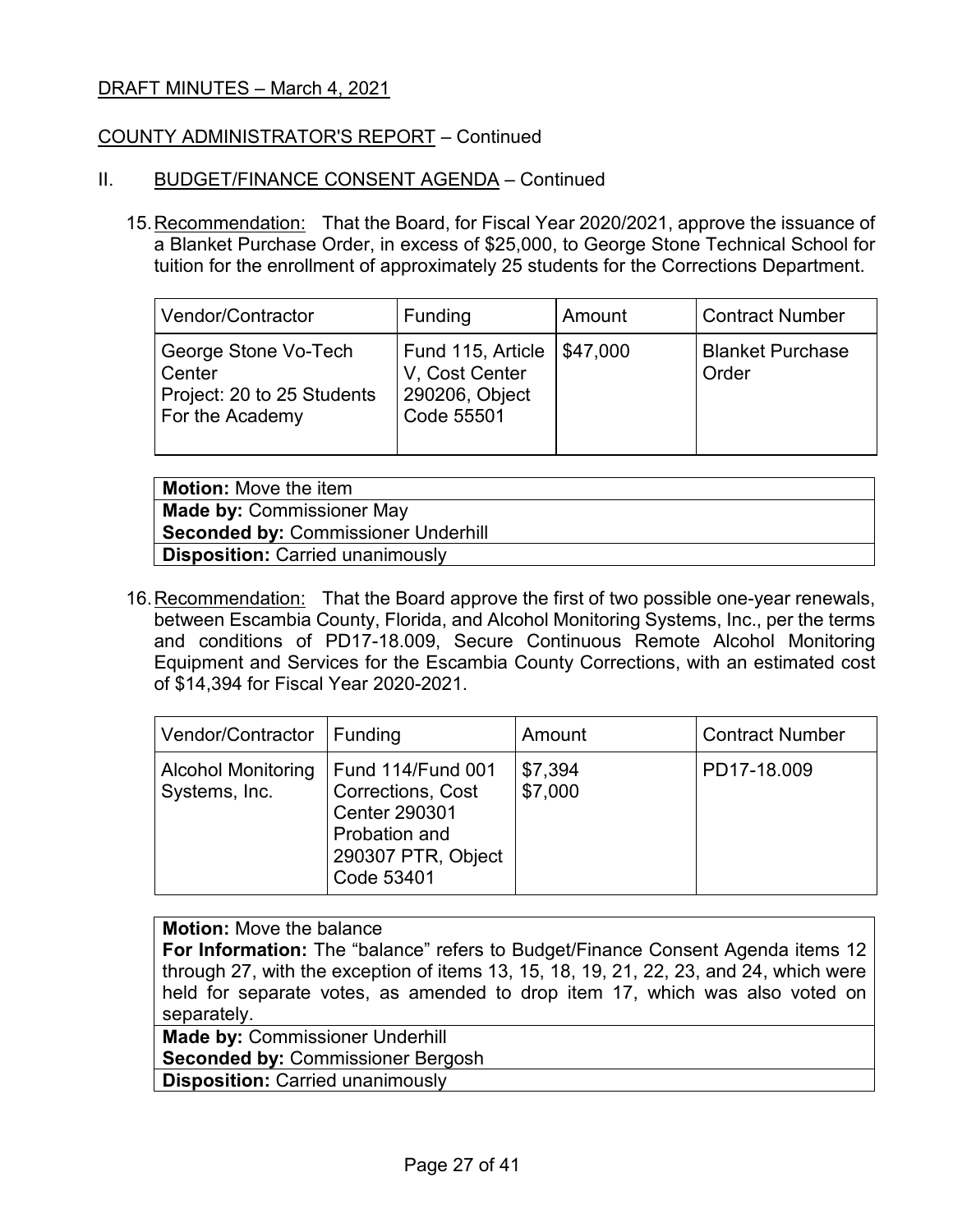### COUNTY ADMINISTRATOR'S REPORT – Continued

### II. BUDGET/FINANCE CONSENT AGENDA – Continued

17.Recommendation: That the Board adopt the Resolution approving Supplemental Budget Amendment #068, in the amount of \$226,145,038, to recognize certain revenues and adjust fund balance and expenditure appropriations.

| <b>Motion:</b> Move to drop the item     |
|------------------------------------------|
| <b>Made by: Commissioner May</b>         |
| <b>Seconded by: Commissioner Bergosh</b> |
| <b>Disposition: Carried unanimously</b>  |
| <b>Speaker(s): Andrew Blewer</b>         |

18.Recommendation: That the Board support and approve the following action for Fleet maintenance management to include the addition of a maintenance facility for emergency vehicles, the addition of three emergency vehicle technician positions, and the purchase of vehicles and equipment for Fire Services and Public Works, as well as the adoption of the Resolution [R2021-43] for Supplemental Budget Amendment #065, in the amount of \$3,896,056.

The Public Works Department, Fleet Services Division, has assumed management and oversight of Fire Service's and Emergency Medical Service's first responder fleet – 400 vehicles and 200 pieces of support equipment. Historically, nearly all emergency vehicle maintenance has been accomplished by outsourcing the work to outside vendors. The cost of this business model has been approximately \$1 million per year.

Staff, recognizing the importance of optimal management of the County's fleet, recommends the following:

- Currently, there is \$2,912,891 allocated in the Fiscal Year 2021 LOST IV Budget, for construction of a fleet maintenance building at Public Safety. Alternatively utilize \$1Million to construct a maintenance facility at the Cantonment Public Works compound. This facility would be utilized exclusively for maintenance activities of the Fire and Emergency Medical fleets. Additionally, it will allow for efficient oversight of Fleet Maintenance, and
- Utilize the remaining \$1,912,891 to purchase four fire apparatus to replace aging, maintenance heavy vehicles. The new apparatus are: 100' Ladder Truck, Pumper Truck, Fire Engine, and a Squad Truck.

(Continued on Page 29)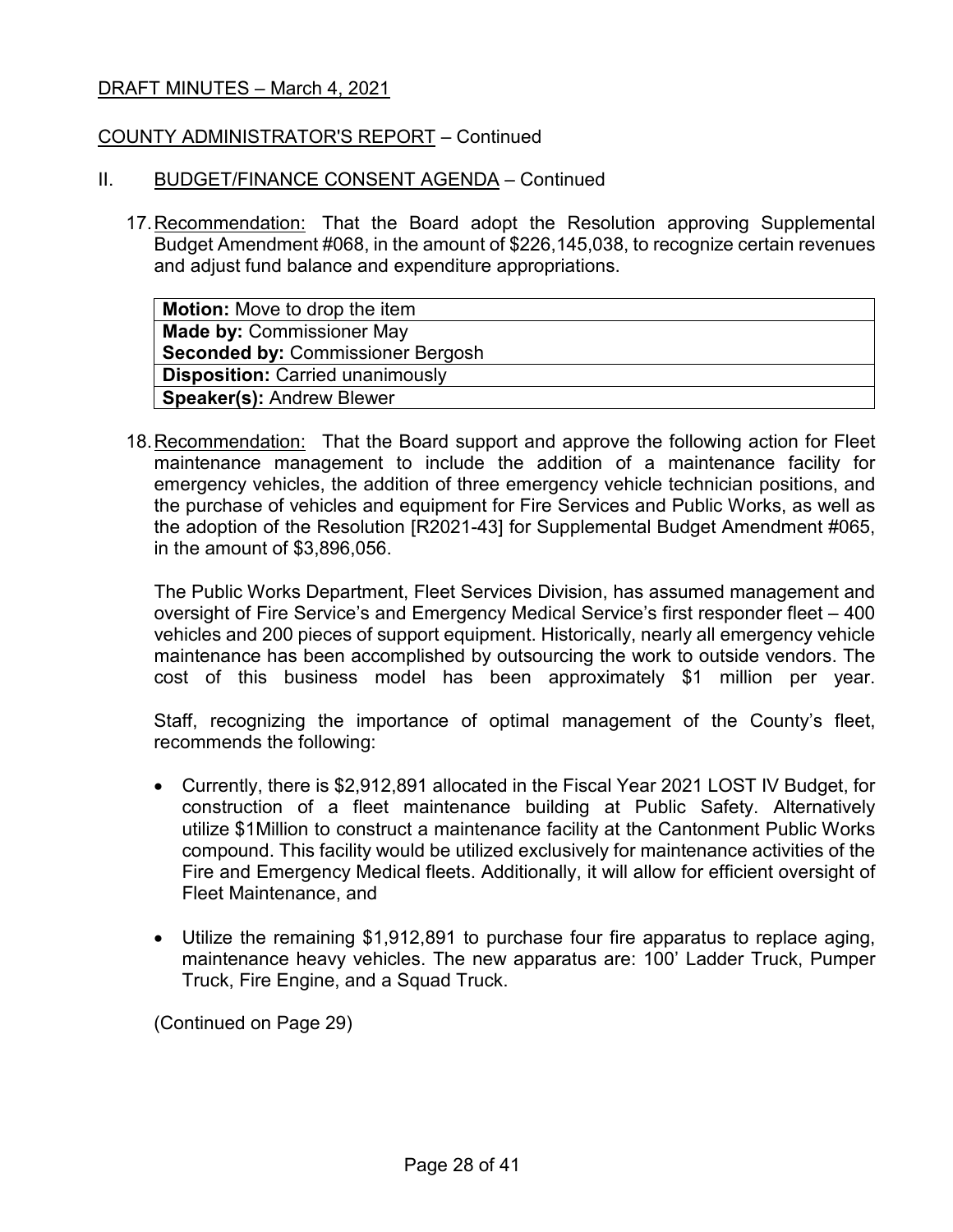### COUNTY ADMINISTRATOR'S REPORT – Continued

#### II. BUDGET/FINANCE CONSENT AGENDA – Continued

18.Continued…

- Utilize General Fund fund balance of \$94,056 for the addition of three levels of Emergency Vehicle Technicians – Levels One, Two, and a Master Level as EVT certified technicians are specially trained and certified in the maintenance, inspection, and testing of emergency vehicles and equipment.
- Utilize \$3,802,000 of LOST fund balance to purchase vehicles and equipment for the Public Works Department. Public Works utilizes a wide variety of vehicles and equipment in the maintenance of the County's road and drainage infrastructure. These vehicles and equipment operate daily and acquire much wear and tear resulting in high maintenance costs and equipment down time. Excavators, Wheel Loaders, Slope Mowers, Tractors and Bush Hogs, Dump Trucks, and Pick Up Trucks are the types of equipment to be purchased.

The construction of a maintenance facility, the addition of Emergency Vehicle Technician positions, and the replacement of aged/maintenance heavy equipment is a strategy that will reduce the County's reliance on outside vendors, lower maintenance costs, and allow for direct control of maintenance priorities and schedules.

| <b>Motion: So moved</b>                           |
|---------------------------------------------------|
| <b>Made by: Commissioner Barry</b>                |
| <b>Seconded by: Commissioner Bergosh</b>          |
| <b>Disposition: Carried unanimously</b>           |
| <b>Speaker(s): Andrew Blewer and Melissa Pino</b> |
|                                                   |

19.Recommendation: That the Board approve the Community Partners Application for Fiscal Year 2021-2022.

| <b>Motion:</b> Move the item in the affirmative                                              |
|----------------------------------------------------------------------------------------------|
| <b>For Information:</b> The Board requested that staff provide updated financial information |
| on community partners closer to actual budget time.                                          |
| <b>Made by: Commissioner Underhill</b>                                                       |
| <b>Seconded by: Commissioner Bergosh</b>                                                     |
| <b>Disposition: Carried unanimously</b>                                                      |
| <b>Speaker(s): Andrew Blewer</b>                                                             |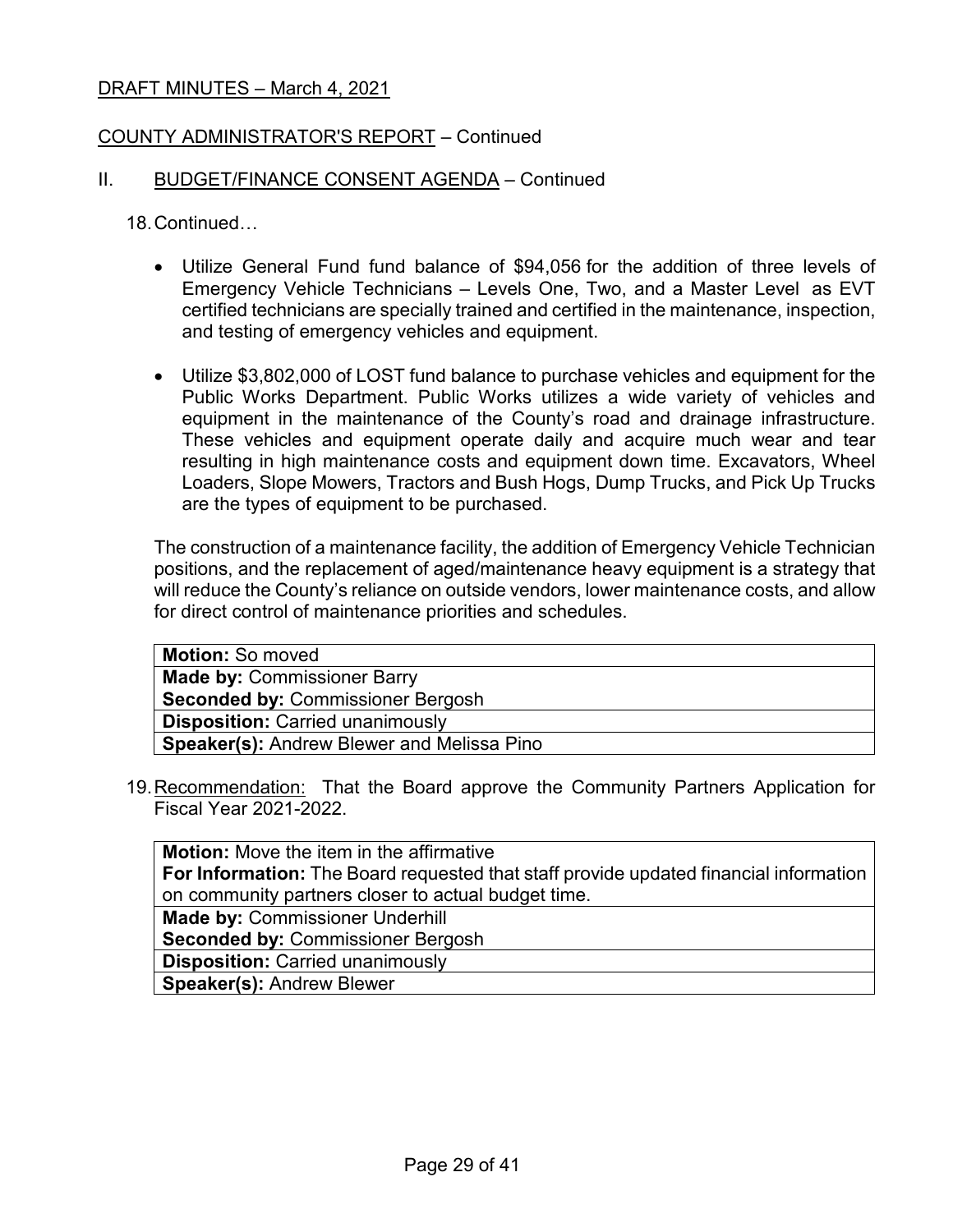### COUNTY ADMINISTRATOR'S REPORT – Continued

### II. BUDGET/FINANCE CONSENT AGENDA - Continued

20.Recommendation: That the Board approve the issuance of a Purchase Order to the Pensacola Bay Center for its concessions project, in the amount of \$250,000, with \$200,000 funded by a cash deposit from ASM, and a Purchase Order to the Pensacola Bay Center for its Wi-Fi project, in the amount of \$126,561. In addition, an update of funding source on the capital projects in accordance with the existing Contracts is provided in the table below. Funding has been appropriated from the Bay Center Fund Renewal and Replacement reserves, in addition to the \$200,000 capital budget included in the Fiscal Year 2021 Adopted Budget.

| Project<br>Description                                                                                                                           | Funding<br>Source                                                                    | <b>BCC</b><br>Approval<br>Request | County<br>Funded<br>Portion | <b>ASM</b><br>Funded<br>Portion                | Total<br>Amount      | Contract<br>Reference                                                                           |
|--------------------------------------------------------------------------------------------------------------------------------------------------|--------------------------------------------------------------------------------------|-----------------------------------|-----------------------------|------------------------------------------------|----------------------|-------------------------------------------------------------------------------------------------|
| County<br>funded<br>portion of<br>new<br>Videoboard<br>(ASM funded<br>an additional<br>\$600,000)<br>including<br>wireless<br>intercom<br>system | Fund<br>409;<br>Cost<br>Center<br>350402;<br>Object<br>code<br>56201<br>and<br>56401 | Previously<br>approved            | \$293,804.20<br>to date     | \$750,000<br>(\$150,000<br>from Ice<br>Flyers) | Up to<br>\$1,070,000 | As agreed<br>upon in<br>Second<br>Amendment<br>to<br>Management<br><b>Services</b><br>Agreement |
| Concession<br>upgrades<br>including<br>POS system,<br>rebranding<br>and menu<br>displays<br>(ASM funded<br>\$200,000                             | Fund<br>409;<br>Cost<br>Center<br>350402;<br>Object<br>code<br>56401<br>and<br>56201 | \$50,000                          | \$50,000.00                 | \$200,000                                      | \$250,000            | As agreed<br>upon in<br>Second<br>Amendment<br>to<br>Management<br><b>Services</b><br>Agreement |

(Continued on Page 31)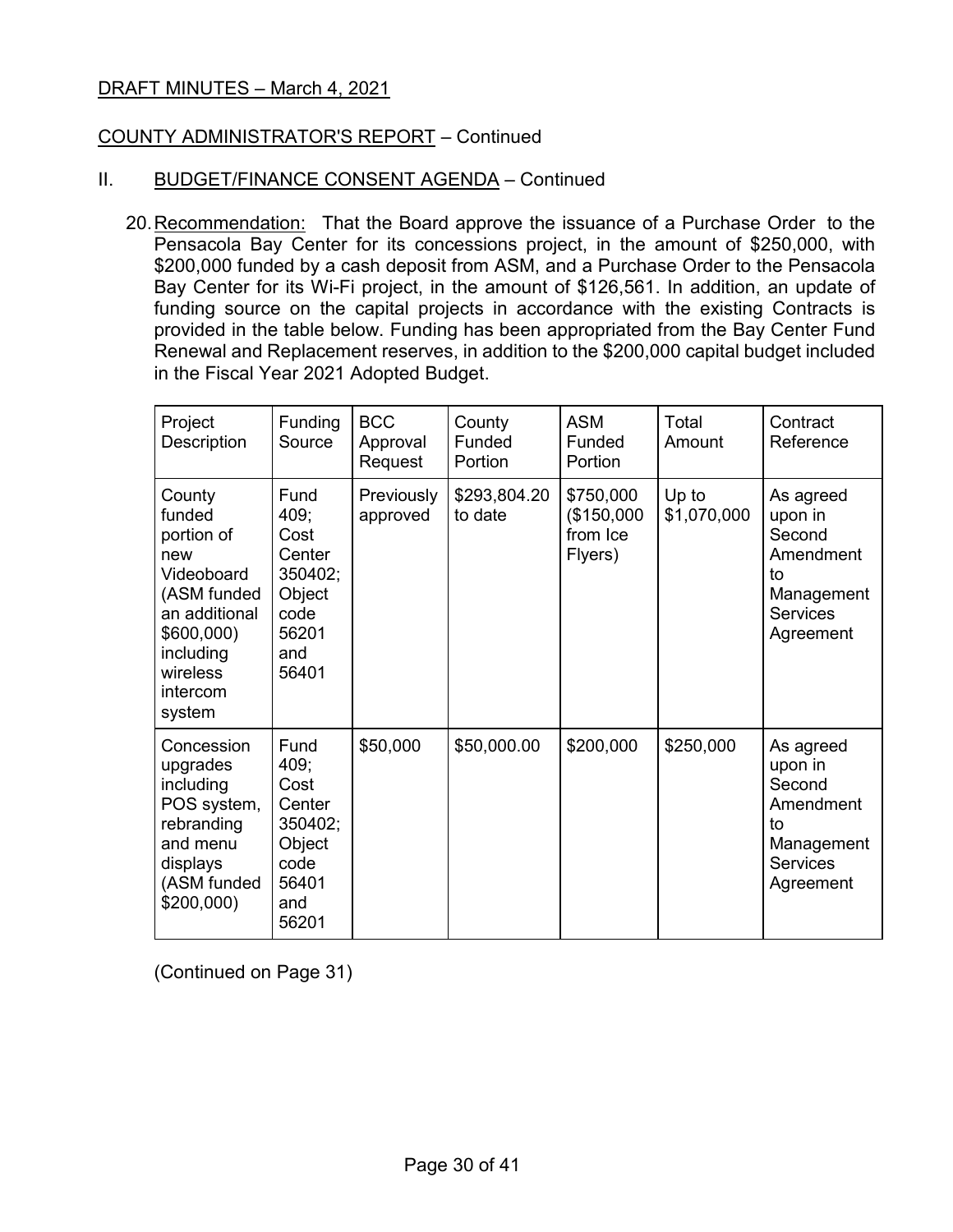### COUNTY ADMINISTRATOR'S REPORT – Continued

## II. BUDGET/FINANCE CONSENT AGENDA - Continued

#### 20.Continued…

| Project<br>Description                                                       | <b>Funding</b><br>Source                                             | <b>BCC</b><br>Approval<br>Request | County<br>Funded<br>Portion | <b>ASM</b><br>Funded<br>Portion | Total<br>Amount    | Contract<br>Reference                                                                           |
|------------------------------------------------------------------------------|----------------------------------------------------------------------|-----------------------------------|-----------------------------|---------------------------------|--------------------|-------------------------------------------------------------------------------------------------|
| Locker room<br>upgrades                                                      | Fund<br>409;<br>Cost<br>Center<br>350402;<br>Object<br>code<br>56201 | Previously<br>approved            | \$88,551                    | N/A                             | \$88,551           | As agreed<br>upon in the<br>Letter of<br>Agreement<br>with The Sun<br>Belt<br>Conference        |
| Wi-fi project<br>for internet,<br>wireless and<br>production<br>transmission | Fund<br>409;<br>Cost<br>Center<br>350402;<br>Object<br>code<br>56401 | \$126,561                         | \$126,561                   | N/A                             | \$126,561          | As agreed<br>upon in the<br>Letter of<br>Agreement<br>with The Sun<br><b>Belt</b><br>Conference |
| Total                                                                        |                                                                      | \$176,560.<br>82                  | \$558,915.53                | \$950,000                       | \$1,508,915.<br>53 |                                                                                                 |

## **Motion:** Move the balance

**For Information:** The "balance" refers to Budget/Finance Consent Agenda items 12 through 27, with the exception of items 13, 15, 18, 19, 21, 22, 23, and 24, which were held for separate votes, as amended to drop item 17, which was also voted on separately.

**Made by:** Commissioner Underhill **Seconded by:** Commissioner Bergosh **Disposition:** Carried unanimously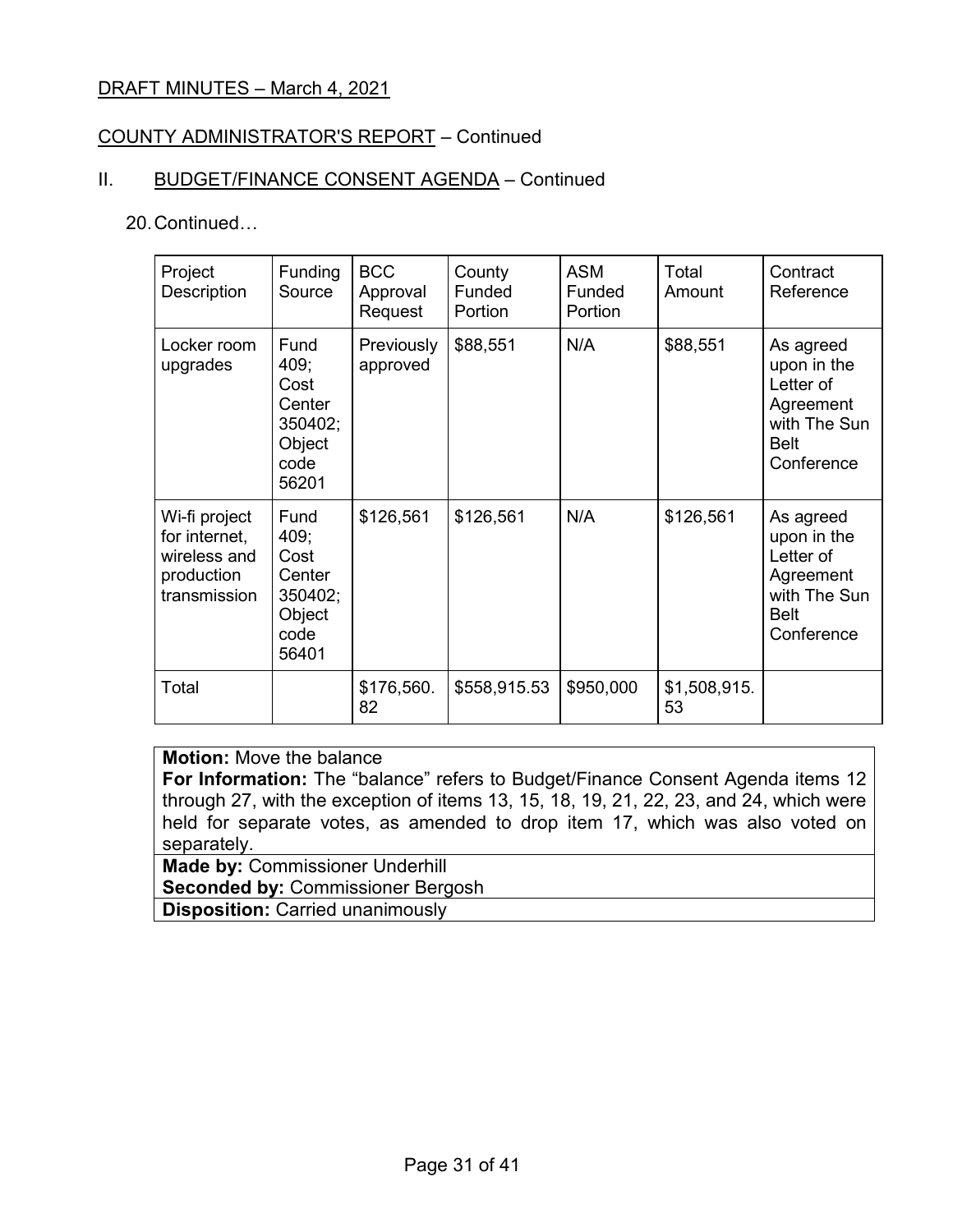### COUNTY ADMINISTRATOR'S REPORT – Continued

#### II. BUDGET/FINANCE CONSENT AGENDA – Continued

- 21.Recommendation: That the Board take the following action concerning the Local Agency Emergency Repair Agreement between the State of Florida Department of Transportation (FDOT) and Escambia County, Florida, for road shoulder repair for CR 292 (Perdido Key Drive), West Detroit Boulevard, Stefani Road at Eagle Road, and CR 292A (Gulf Beach Highway):
	- A. Adopt and authorize the Chairman to sign the Resolution [R2021-44] authorizing the Local Agency Emergency Repair Agreement;
	- B. Approve and authorize the Chairman to sign the Local Agency Emergency Repair Agreement between the FDOT and Escambia County, Florida, obligating \$41,667 for damages incurred to CR 292 (Perdido Key Drive), West Detroit Boulevard, Stefani Road at Eagle Road, and CR-292A (Gulf Beach Highway) during Hurricane Sally; and
	- C. Authorize the Chairman to execute, subject to Legal review and sign-off, any subsequent Agreements and program-related documents for this project that do not alter the finite terms of funding amounts or budgets.

| <b>Vendor/Contractor</b>                                                                                                                                     | <b>Funding</b>                                                                                                | <b>Amount</b>                    | <b>Contract Number</b>                                                                                                                                                                                                                                                                                                                                    |
|--------------------------------------------------------------------------------------------------------------------------------------------------------------|---------------------------------------------------------------------------------------------------------------|----------------------------------|-----------------------------------------------------------------------------------------------------------------------------------------------------------------------------------------------------------------------------------------------------------------------------------------------------------------------------------------------------------|
| <b>Florida Department</b><br>οf<br>Transportation - As<br>authorized by the<br>Federal Highway<br>Association's<br>(FHWA) Emergency<br><b>Relief Program</b> | <b>Fund 112</b><br><b>Disaster</b><br>Recovery<br><b>Cost Center</b><br>330906<br><b>Object Code</b><br>54615 | \$41,667<br>100%<br>Reimbursable | <b>Local Agency Emergency</b><br><b>Repair Agreement</b><br>448523-1-G8-01, 448537-1-<br>G8-01, 448695-1-G8-01 and<br>448805-1-G8-01 for CR 292<br>(Perdido Key Drive)<br><b>Shoulder Repair, West</b><br><b>Detroit Boulevard Shoulder</b><br>Repair, Stefani Road at<br>Eagle Road Repair, and CR<br>292A (Gulf Beach Highway)<br>Repair, respectively. |

These projects are located in Commission Districts 2, 3, and 5.

| <b>Motion:</b> Move the item in the affirmative |
|-------------------------------------------------|
| <b>Made by: Commissioner Underhill</b>          |
| <b>Seconded by: Commissioner Bergosh</b>        |
| <b>Disposition: Carried unanimously</b>         |
| <b>Speaker(s): Andrew Blewer</b>                |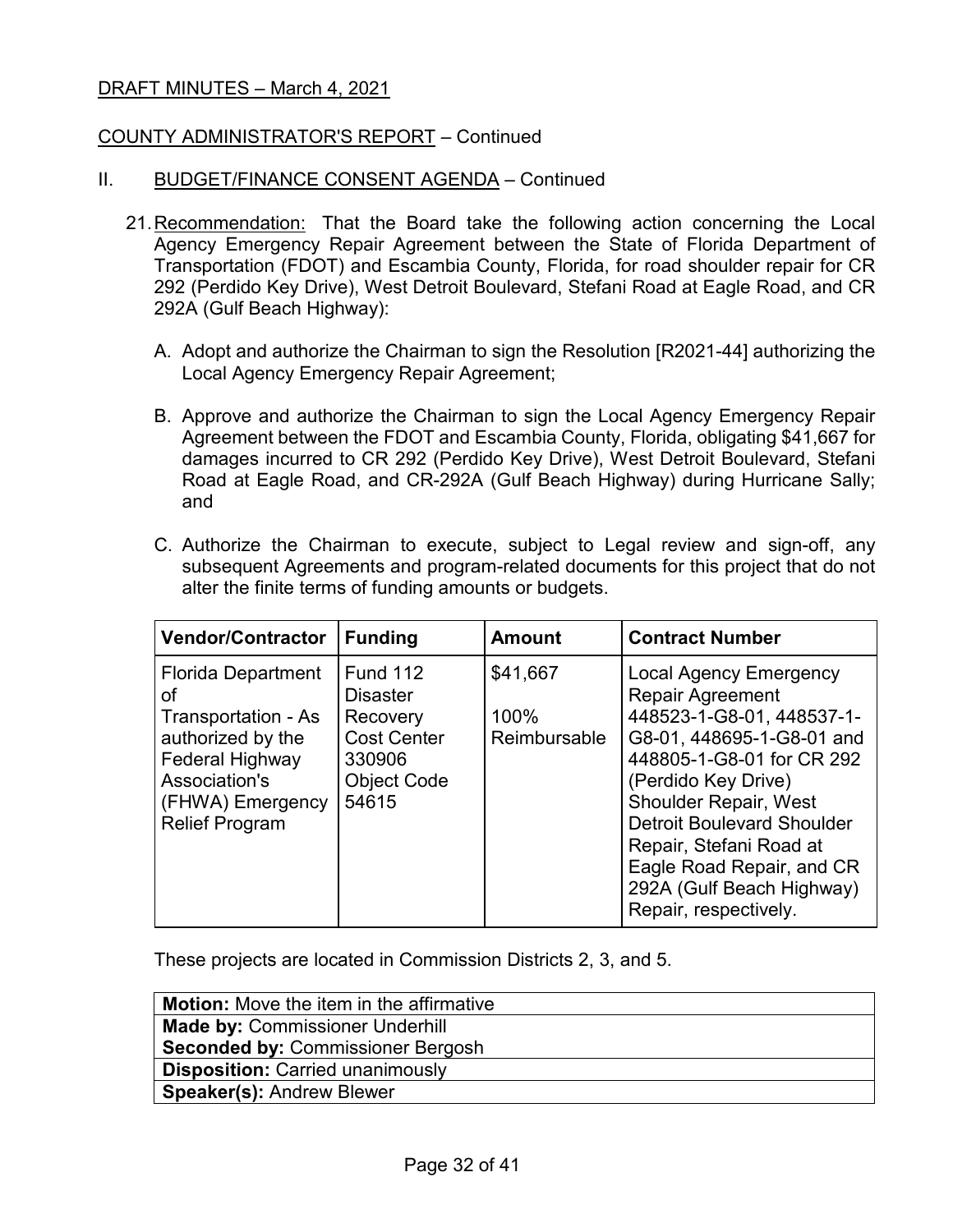### COUNTY ADMINISTRATOR'S REPORT – Continued

#### II. BUDGET/FINANCE CONSENT AGENDA - Continued

- 22.Recommendation: That the Board take the following actions concerning the issuance of a Purchase Order to Lux Solar on State Contract DOT-ITB-20-9034-GH, for Repair and Replacement of Perdido Key Drive Pedestrian Crosswalks due to Hurricane Sally:
	- A. Authorize the issuance of a Purchase Order, in the amount of \$153,750, to Lux Solar on State Contract DOT-ITB-20-9034-GH for Perdido Key Drive Pedestrian Crosswalks; and
	- B. Authorize the County Administrator to sign the Purchase Order.

| Vendor/Contractor   Funding |                                                                                                                       | <b>Amount</b>                                | <b>Contract</b><br><b>Number</b> |
|-----------------------------|-----------------------------------------------------------------------------------------------------------------------|----------------------------------------------|----------------------------------|
| Lux Solar                   | Fund 112 "Disaster<br>Recovery"<br>Cost Center 330902<br><b>Category B Hurricane Sally</b><br>Object Code 54601/55201 | \$153,750<br><b>75% FEMA</b><br>Reimbursable | DOT-ITB-20-<br>9034-GH           |

This project is located in Commission District 2.

| <b>Motion:</b> Move the item in the affirmative |
|-------------------------------------------------|
| <b>Made by: Commissioner Underhill</b>          |
| <b>Seconded by: Commissioner Bergosh</b>        |
| <b>Disposition: Carried unanimously</b>         |
| <b>Speaker(s): Andrew Blewer</b>                |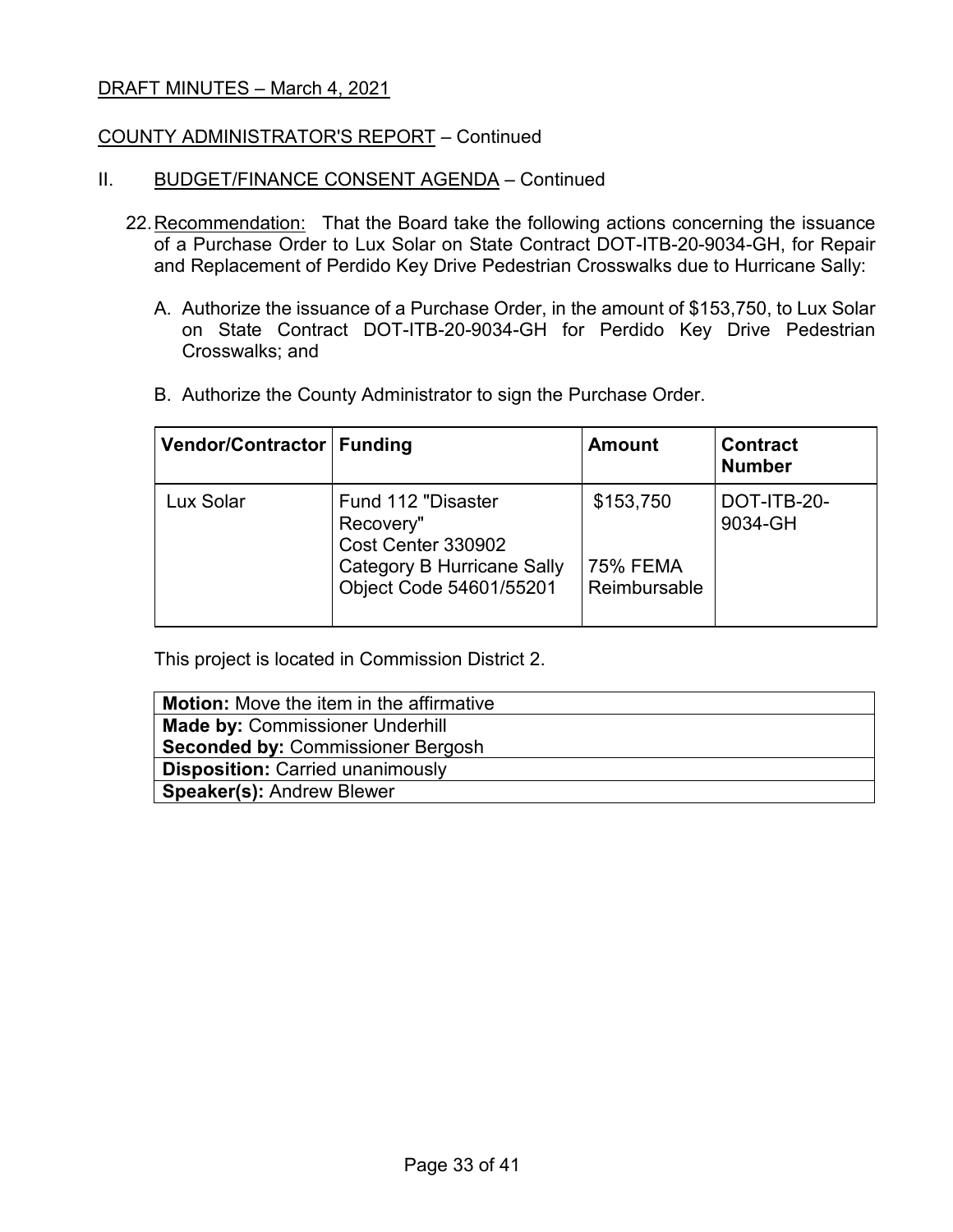### COUNTY ADMINISTRATOR'S REPORT – Continued

#### II. BUDGET/FINANCE CONSENT AGENDA - Continued

- 23.Recommendation: That the Board take the following action concerning the Contract Award for Klondike Road at Cedarbrook Estates Pond:
	- A. Approve and award the Agreement between Escambia County and Site and Utility, LLC, per the terms and conditions of PD 20-21.011, for Klondike Road at Cedarbrook Estates Pond, in the amount of \$158,432.50;
	- B. Authorize the County Administrator to sign the Agreement; and
	- C. Authorize the County Administrator or her designee to execute, subject to Legal review and sign-off, any subsequent Agreements and program-related documents for this project that do not alter the finite terms of funding amounts or budgets.

| Vendor/Contractor   Funding      |                                                                                 | <b>Amount</b> | <b>Contract Number</b> |
|----------------------------------|---------------------------------------------------------------------------------|---------------|------------------------|
| Site and Utility, LLC   Fund 353 | <b>LOST IV</b><br>Cost Center 210106<br>Object Code 56301<br>Project # 19EN0441 | \$158,432.50  | PD 20-21.011           |

This project is located in Commission District 1.

| <b>Motion:</b> Move the item in the affirmative |
|-------------------------------------------------|
| <b>Made by: Commissioner Bergosh</b>            |
| <b>Seconded by: Commissioner Underhill</b>      |
| <b>Disposition: Carried unanimously</b>         |
| <b>Speaker(s): Andrew Blewer</b>                |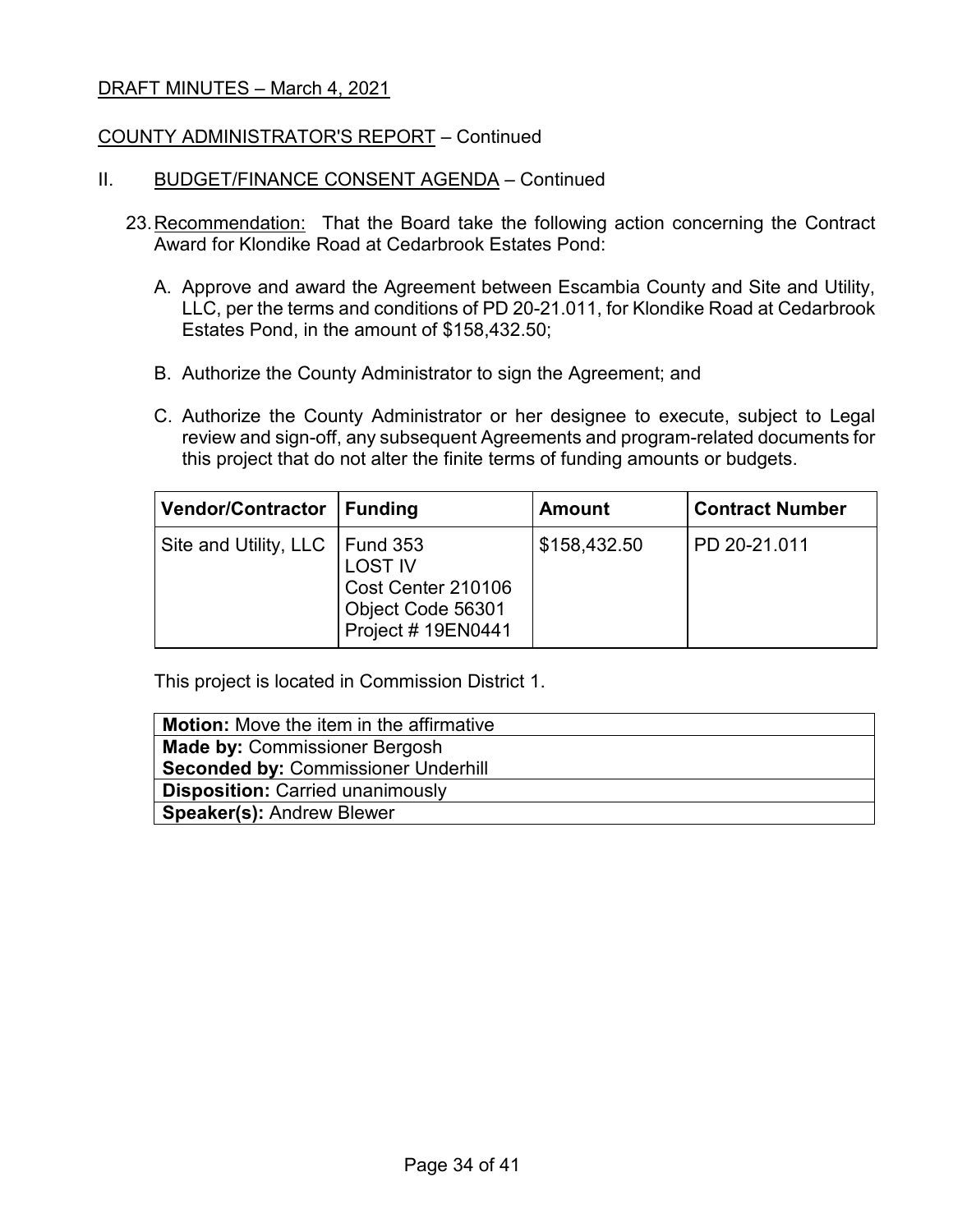### COUNTY ADMINISTRATOR'S REPORT – Continued

#### II. BUDGET/FINANCE CONSENT AGENDA – Continued

- 24.Recommendation: That the Board take the following action concerning the Construction, Engineering, and Inspection Services (CEI) for the Chemstrand Road (Nine Mile Road to Ten Mile Road) Drainage and Pedestrian Upgrades Project:
	- A. Approve and Award the Agreement between Escambia County and HDR Engineering, Inc., per the terms and conditions of PD 20-21.028, CEI Services for the Chemstrand Road (Nine Mile Road to Ten Mile Road) Drainage and Pedestrian Upgrades Project, in the amount of \$198,930.82;
	- B. Authorize the County Administrator to sign the Agreement; and
	- C. Authorize the County Administrator or her designee to execute, subject to Legal review and sign-off, any subsequent Agreements and program-related documents for this project that do not alter the finite terms of funding amounts or budgets.

| Vendor/Contractor   Funding |                                                                                                   | Amount | <b>Contract</b><br>Number |
|-----------------------------|---------------------------------------------------------------------------------------------------|--------|---------------------------|
| Inc.                        | HDR Engineering, Fund 353 LOST IV, Cost Center<br>210106, Object Code 56301,<br>Project #18EN0295 |        | \$198,930.82 PD 20-21.028 |

This project is located in Commission District 5.

| <b>Motion:</b> Move the item             |
|------------------------------------------|
| <b>Made by: Commissioner Barry</b>       |
| <b>Seconded by: Commissioner Bergosh</b> |
| <b>Disposition: Carried unanimously</b>  |
| <b>Speaker(s): Andrew Blewer</b>         |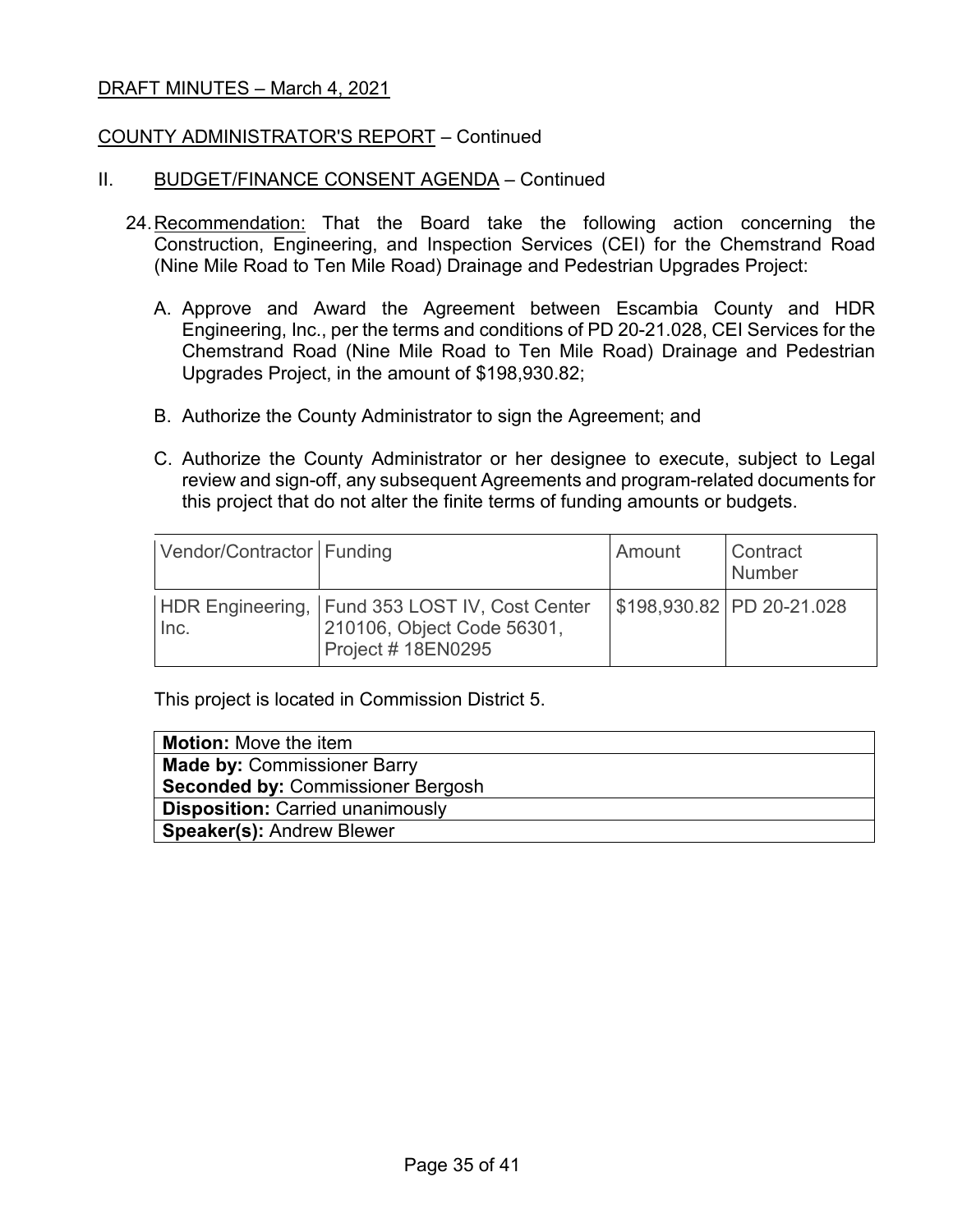### COUNTY ADMINISTRATOR'S REPORT – Continued

#### II. BUDGET/FINANCE CONSENT AGENDA – Continued

- 25.Recommendation: That the Board take the following action concerning the surplus and sale of County-owned real property located at 3200 Block Logan Drive:
	- A. Upon written request by the County Administrator, authorize the County Attorney's Office to take such action necessary to evict occupants of the County-owned property, if any;
	- B. Declare surplus the Board's real property located at 3200 Block Logan Drive; District 4; Account #: 01-2863-450; Reference #: 01-2S-29-1901-033-004; Property Appraiser's Assessed Value: \$15,000;
	- C. Make a factual determination, in accordance with Section 46.131 of the Escambia County Code of Ordinances, that (1) the value of the property is \$15,000 or less, as determined by the records of the Escambia County Property Appraiser; and (2) the size, shape, location, and value of the property would make it of use to only one or more adjacent property owners;
	- D. Offer this property by private sale to the adjacent property owners, and authorize the sale of the property to the bidder with the highest offer received above \$15,000, without further action of the Board. This property has been reviewed by County departments and it has been determined that the County does not have a need for this property; and
	- E. Authorize the County Attorney's Office to prepare, and the Chairman to sign, all documents related to the sale of this property, without further action of the Board.

#### **Motion:** Move the balance

**For Information:** The "balance" refers to Budget/Finance Consent Agenda items 12 through 27, with the exception of items 13, 15, 18, 19, 21, 22, 23, and 24, which were held for separate votes, as amended to drop item 17, which was also voted on separately.

**Made by:** Commissioner Underhill **Seconded by:** Commissioner Bergosh **Disposition:** Carried unanimously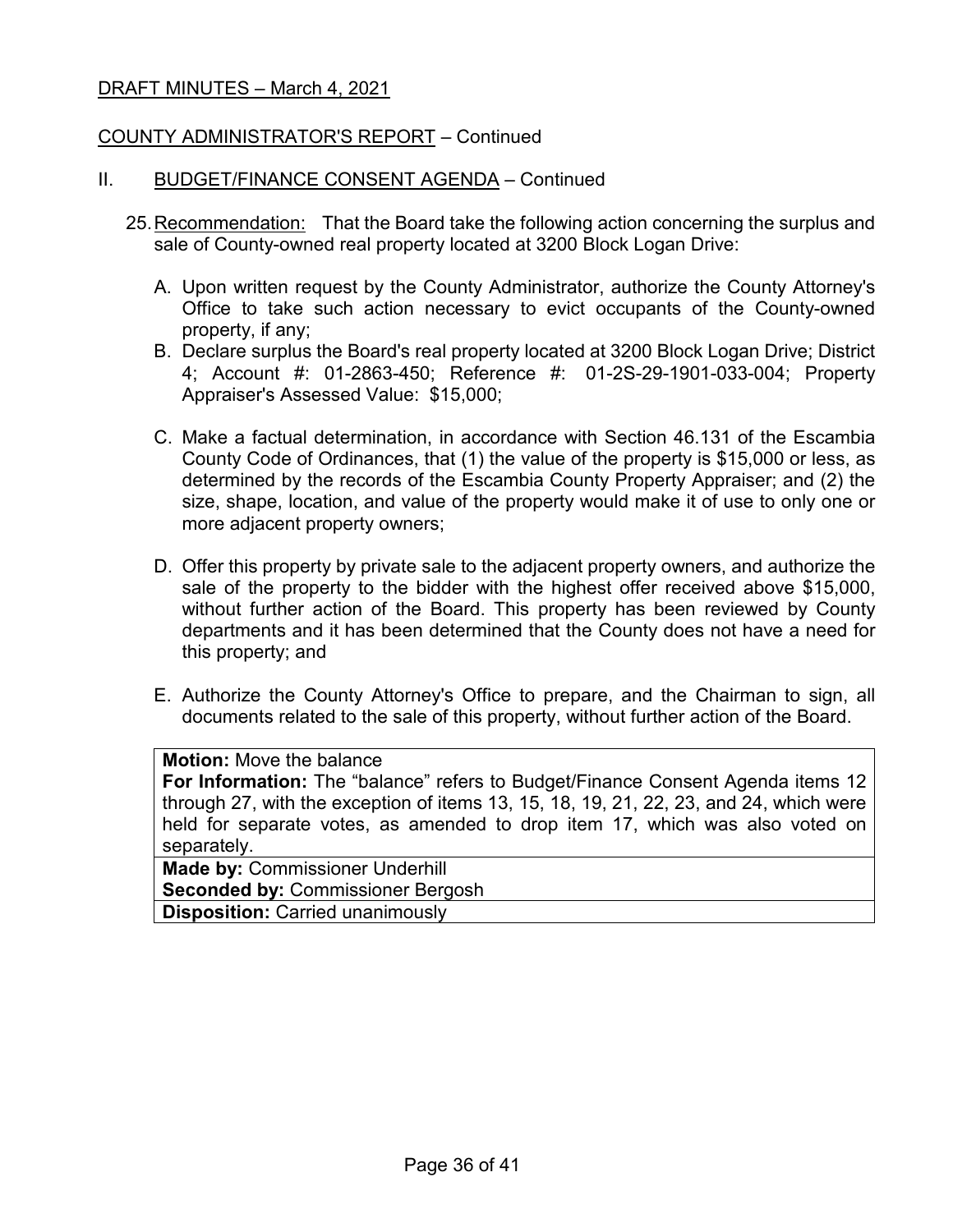### COUNTY ADMINISTRATOR'S REPORT – Continued

#### II. BUDGET/FINANCE CONSENT AGENDA – Continued

- 26.Recommendation: That the Board take the following action concerning the lease of the County-Owned property located at 501 Church Street, Century, Florida:
	- A. Adopt the Resolution [R2021-45] authorizing the lease of real property to Escambia Community Clinics, Inc., for the property located at 501 Church Street, Century, Florida, for the term of three years, commencing on February 1, 2021, with the option to renew for two additional two-year terms. Rent is to be paid to the County, in the amount of \$1 per year; and
	- B. Authorize the Chairman or his designee to sign the Resolution and Lease Agreement between Escambia County and Escambia Community Clinic, Inc.

| <b>Motion:</b> Move the balance                                                        |  |  |  |
|----------------------------------------------------------------------------------------|--|--|--|
| <b>For Information:</b> The "balance" refers to Budget/Finance Consent Agenda items 12 |  |  |  |
| through 27, with the exception of items 13, 15, 18, 19, 21, 22, 23, and 24, which were |  |  |  |
| held for separate votes, as amended to drop item 17, which was also voted on           |  |  |  |
| separately.                                                                            |  |  |  |
| <b>Made by: Commissioner Underhill</b>                                                 |  |  |  |
| <b>Seconded by: Commissioner Bergosh</b>                                               |  |  |  |
| <b>Disposition: Carried unanimously</b>                                                |  |  |  |

27.Recommendation: That the Board approve the issuance of a blanket Purchase Order, in excess of \$25,000, for the Fiscal Year 2020-2021, based on the previous Annual Maintenance Requirements for the Public Works Department.

### **Motion:** Move the balance

**For Information:** The "balance" refers to Budget/Finance Consent Agenda items 12 through 27, with the exception of items 13, 15, 18, 19, 21, 22, 23, and 24, which were held for separate votes, as amended to drop item 17, which was also voted on separately.

**Made by:** Commissioner Underhill

**Seconded by:** Commissioner Bergosh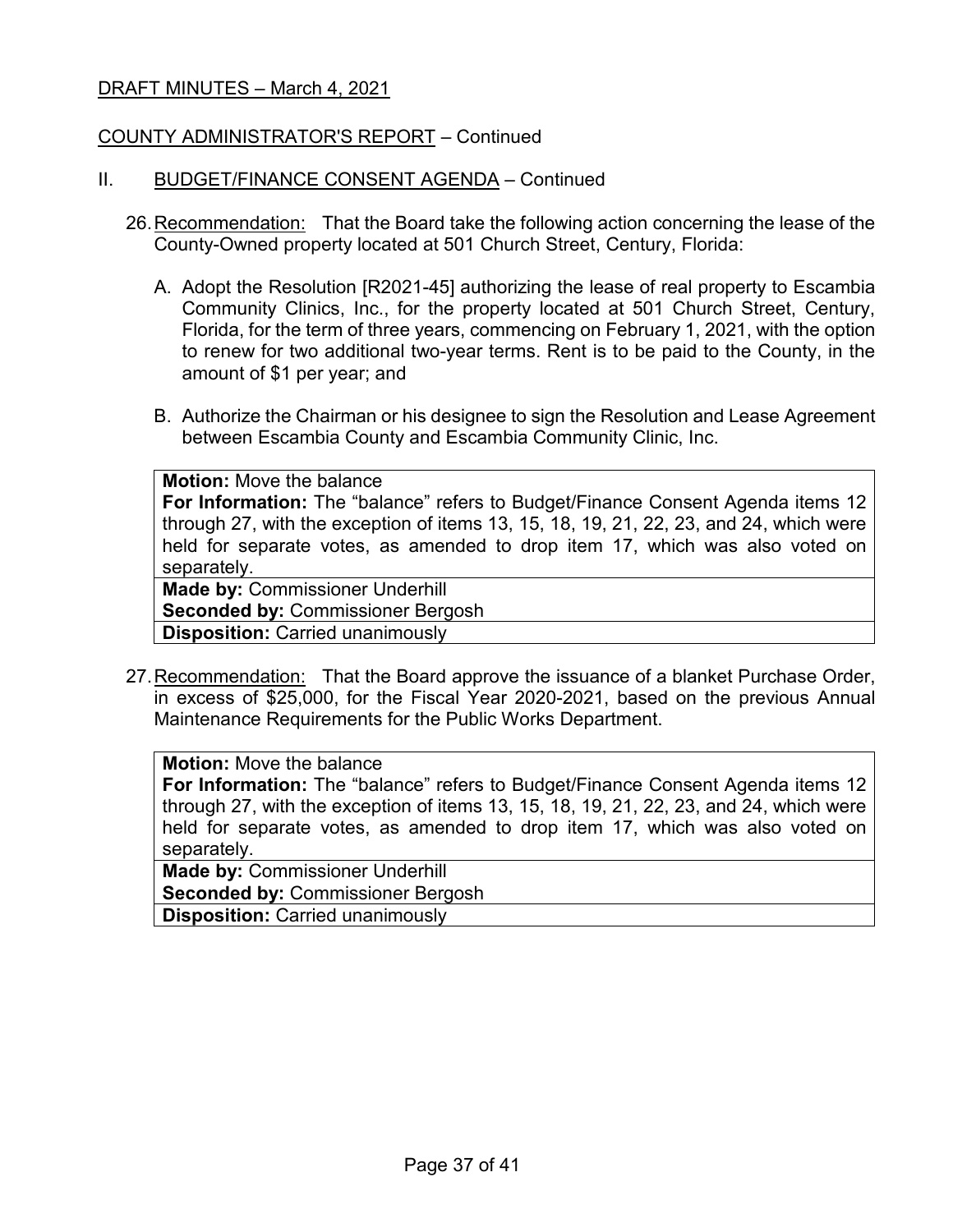### COUNTY ADMINISTRATOR'S REPORT – Continued

#### **III. FOR DISCUSSION**

- 1. Recommendation: That the Board consider a written request from The Arc Gateway, Inc., for a partial release of the State Housing Initiatives Partnership (SHIP) loan at 2145 Summit Boulevard and take the following action:
	- A. Approve a partial release of the SHIP loan at 2145 Summit Boulevard in return for repayment of \$38,203 expended on the property to the SHIP Housing Trust Fund;
	- B. Authorize the County Attorney's office to prepare documentation to release the subject property from the SHIP Declaration of Covenants and Restrictions and modify the SHIP Agreement if required; and
	- C. Authorize the Chairman to execute the Release and any other documents required to release the subject property.

| <b>Motion: So moved</b>                 |
|-----------------------------------------|
| <b>Made by: Commissioner Underhill</b>  |
| <b>Seconded by: Commissioner Barry</b>  |
| <b>Disposition: Carried unanimously</b> |
| <b>Speaker(s): Andrew Blewer</b>        |

2. Recommendation: That the Board discuss the reimbursements paid from FDEM.

State and Federal Deadlines Update:

• February 26th - Final reporting due for 100% of allocation.

| Disposition: No action taken     |  |
|----------------------------------|--|
| <b>Speaker(s):</b> Andrew Blewer |  |

3. Recommendation: That the Board discuss the SOAR with RESTORE Workforce Development Program.

**Disposition:** No action taken **For Information:** The Board discussed SOAR with RESTORE and the intent of the program to remain driven by and for the minority business community. **Speaker(s):** Andrew Blewer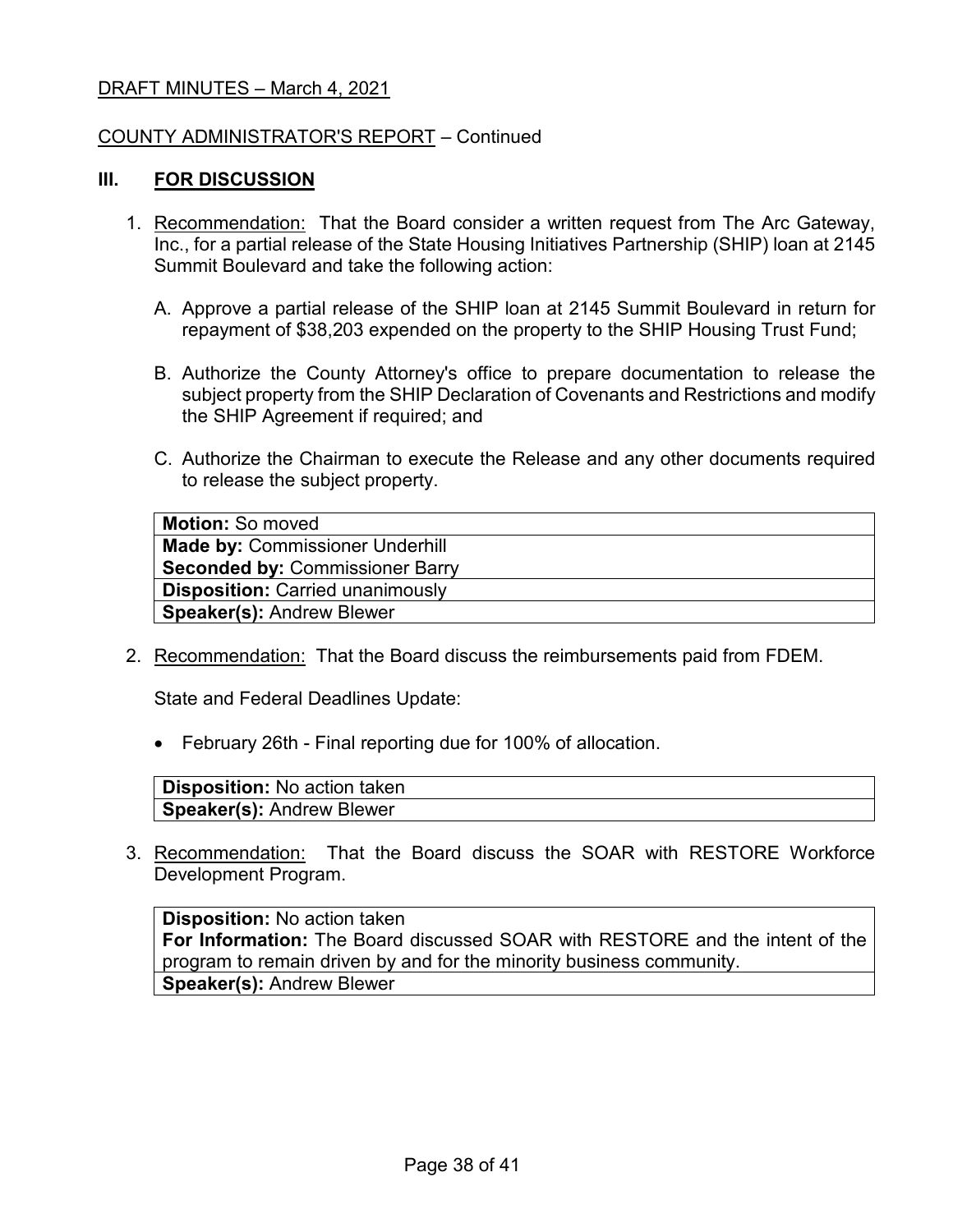### **COUNTY ATTORNEY'S REPORT** – Alison Rogers, County Attorney

### **I. FOR ACTION**

- 1. Recommendation: That the Board take the following actions:
	- A. Ratification of Escambia County State of Local Emergency Resolution R2021-39, R2021-40; and
	- B. Extension of Escambia County State of Local Emergencies.

**Motion:** Move the item, A and B **For Information:** This action adopted Resolutions R2021-46 and R2021-47. **Made by:** Commissioner Underhill **Seconded by:** Commissioner Barry **Disposition:** Carried unanimously **Speaker(s):** Melissa Pino

2. Recommendation: That the Board authorize the County Attorney's Office to retain a team of three local law firms to represent the County's interests in the Skanska Three-Mile Bridge matter.

**Motion:** Move that we authorize the County Attorney's office to execute the plan as presented in the backup

**Made by:** Commissioner Underhill

**Seconded by:** Commissioners Bergosh and Barry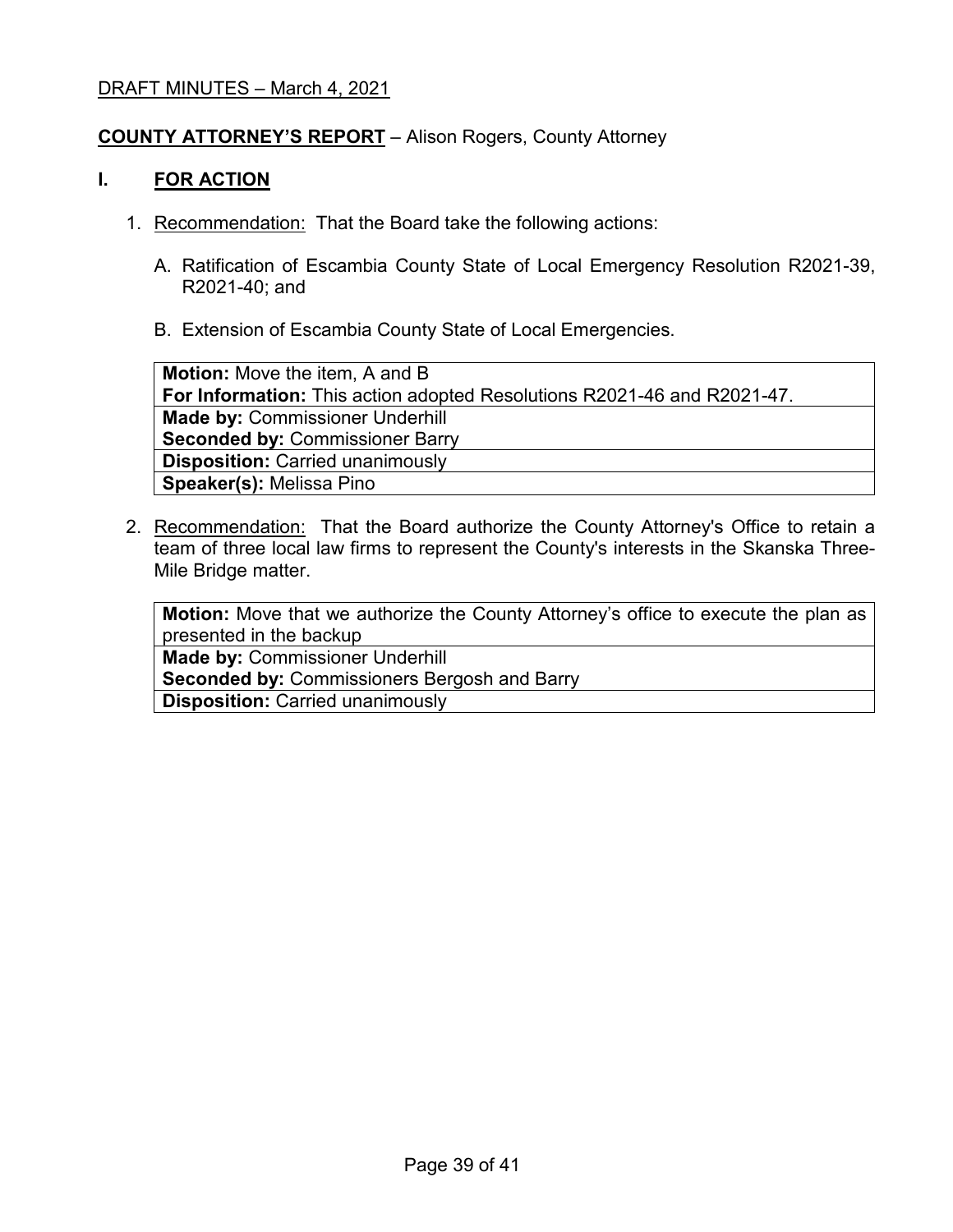## **ITEMS ADDED TO THE AGENDA**

### **I. COMMISSIONER STEVEN BARRY, DISTRICT 5**

1. Recommendation: That the Board reallocate \$1,612,000 for the rehab and/or replacement of Bridges: Gibson @ Alligator, Pine Barren @ Unnamed, Pineville @ Unnamed, CR 196 @ Cowdevil, Guidy @ Unnamed, Interstate Circle FDOT to be funded from District V Discretionary Fund; and Reimburse District V Discretionary Fund by \$1,612,000 when Budget Amendment, for District V LOST projects, is approved on March 25, 2021.

**Motion:** "I'm asking the Board to allocate \$1.612 million for the rehabilitation and replacement of a number of bridges, Gibson @ Alligator, Pine Barren @ Unnamed, Pineville @ Unnamed, CR 196 @ Cowdevil, Guidy @ Unnamed, Interstate Circle FDOT to be funded from District V Discretionary Fund and to then reimburse District V Discretionary Fund by the same \$1.612 million when the Budget Amendment comes forward on March 25, 2021. These are a pool of projects that I need to be moving forward and three weeks, believe it or not, does help and the reallocation of District V project funds was not ready for tonight so I needed to jumpstart them by doing this and I appreciate my colleagues' support."

**Made by:** Commissioner Barry **Seconded by:** Commissioner May **Disposition:** Carried unanimously **Speaker(s):** Andrew Blewer

**ANNOUNCEMENTS** – None.